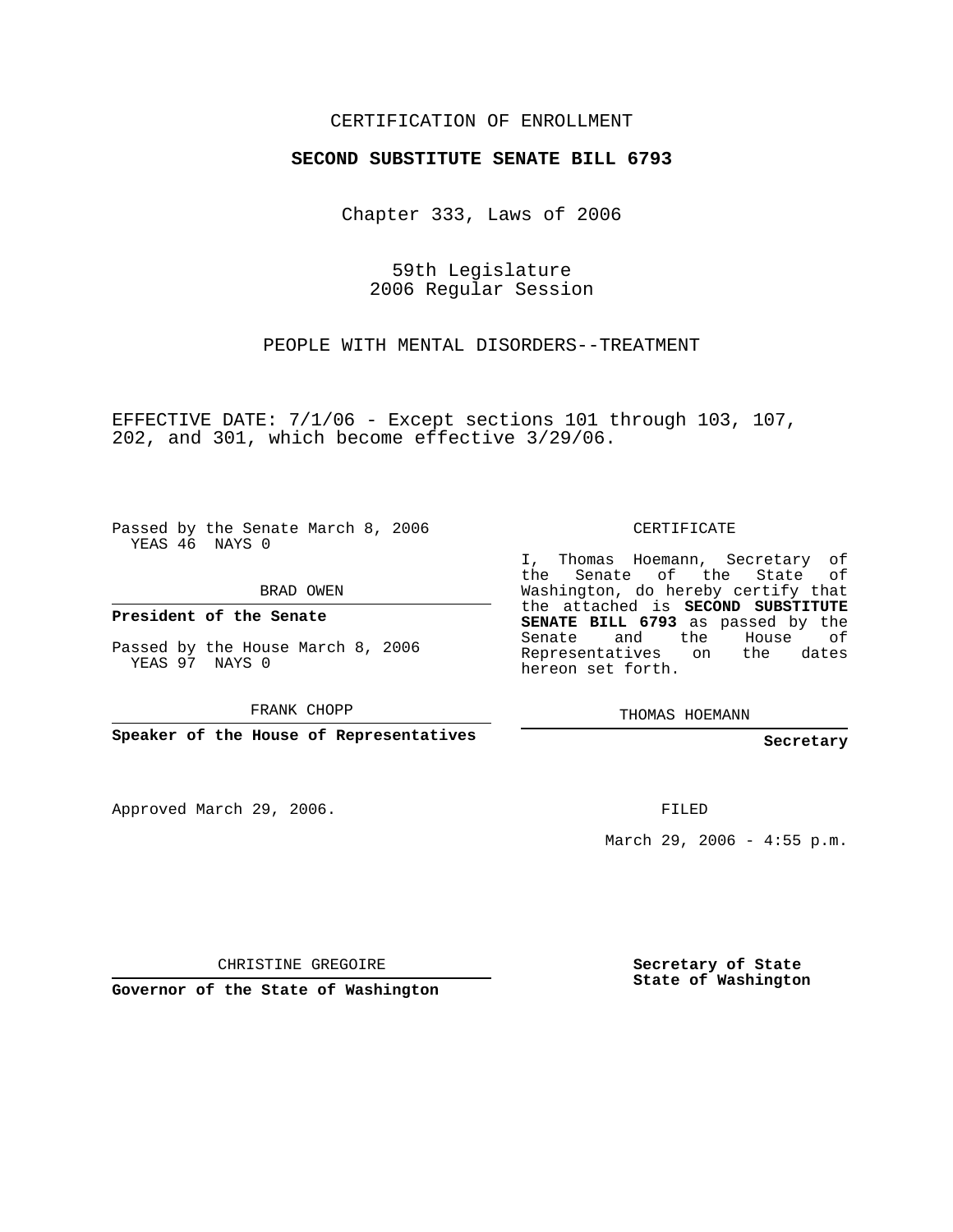# **SECOND SUBSTITUTE SENATE BILL 6793** \_\_\_\_\_\_\_\_\_\_\_\_\_\_\_\_\_\_\_\_\_\_\_\_\_\_\_\_\_\_\_\_\_\_\_\_\_\_\_\_\_\_\_\_\_

\_\_\_\_\_\_\_\_\_\_\_\_\_\_\_\_\_\_\_\_\_\_\_\_\_\_\_\_\_\_\_\_\_\_\_\_\_\_\_\_\_\_\_\_\_

AS AMENDED BY THE HOUSE

Passed Legislature - 2006 Regular Session

### **State of Washington 59th Legislature 2006 Regular Session**

**By** Senate Committee on Ways & Means (originally sponsored by Hargrove, Brown, Brandland, McAuliffe, Thibaudeau, Rockefeller and Rasmussen)

READ FIRST TIME 03/03/06.

 AN ACT Relating to specifying roles and responsibilities with respect to the treatment of persons with mental disorders; amending RCW 71.24.016, 71.24.045, 71.24.300, 71.24.310, 71.24.320, 71.24.330, 72.23.025, 71.05.230, 71.05.300, and 71.05.320; reenacting and amending RCW 71.24.025 and 71.24.035; adding a new section to chapter 71.24 RCW; adding a new section to chapter 71.05 RCW; creating new sections; repealing RCW 71.05.550; providing an effective date; and declaring an emergency.

BE IT ENACTED BY THE LEGISLATURE OF THE STATE OF WASHINGTON:

#### **PART I**

#### **REGIONAL SUPPORT NETWORKS**

 NEW SECTION. **Sec. 101.** (1) The legislature finds that ambiguities have been identified regarding the appropriation and allocation of federal and state funds, and the responsibilities of the department of social and health services and the regional support networks with regard to the provision of inpatient mental health services under the community mental health services act, chapter 71.24 RCW, and the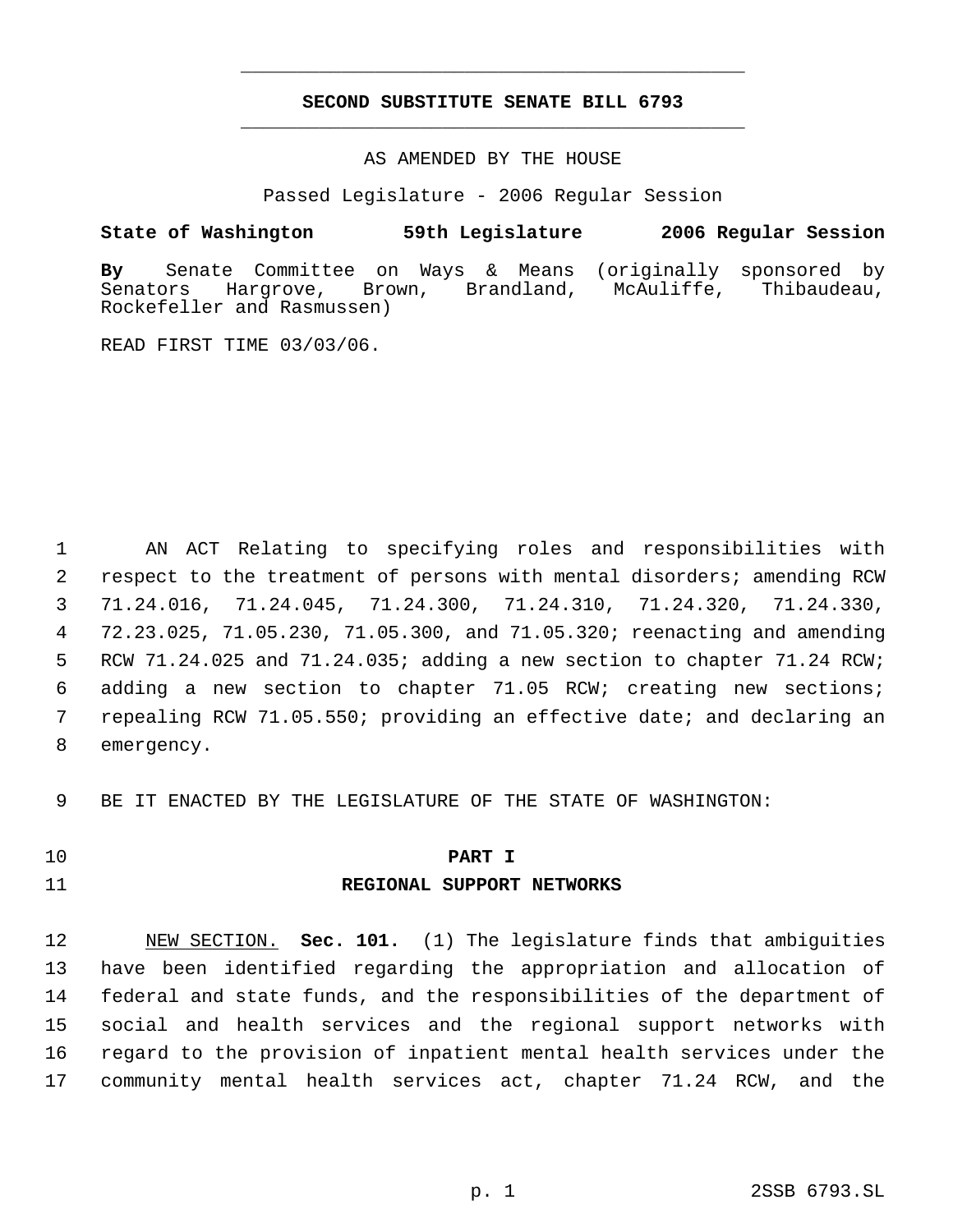involuntary treatment act, chapter 71.05 RCW. The purpose of this 2006 act is to make retroactive, remedial, curative, and technical amendments in order to resolve such ambiguities.

 (2) In enacting the community mental health services act, the legislature intended the relationship between the state and the regional support networks to be governed solely by the terms of the regional support network contracts and did not intend these relationships to create statutory causes of action not expressly provided for in the contracts. Therefore, the legislature's intent is that, except to the extent expressly provided in contracts entered after the effective date of this section, the department of social and health services and regional support networks shall resolve existing and future disagreements regarding the subject matter identified in sections 103 and 301 of this act through nonjudicial means.

 **Sec. 102.** RCW 71.24.016 and 2001 c 323 s 4 are each amended to read as follows:

 (1) The legislature intends that eastern and western state hospitals shall operate as clinical centers for handling the most 19 complicated long-term care needs of patients with a primary diagnosis of mental disorder. It is further the intent of the legislature that the community mental health service delivery system focus on maintaining mentally ill individuals in the community. The program shall be evaluated and managed through a limited number of performance measures designed to hold each regional support network accountable for program success.

 (2) The legislature intends to address the needs of people with 27 mental disorders with a targeted, coordinated, and comprehensive set of evidence-based practices that are effective in serving individuals in 29 their community and will reduce the need for placements in state mental hospitals. The legislature further intends to explicitly hold regional support networks accountable for serving people with mental disorders within their geographic boundaries and for not exceeding their allocation of state hospital beds. Within funds appropriated by the legislature for this purpose, regional support networks shall develop the means to serve the needs of people with mental disorders within 36 their geographic boundaries. Elements of the program may include:

(a) Crisis triage;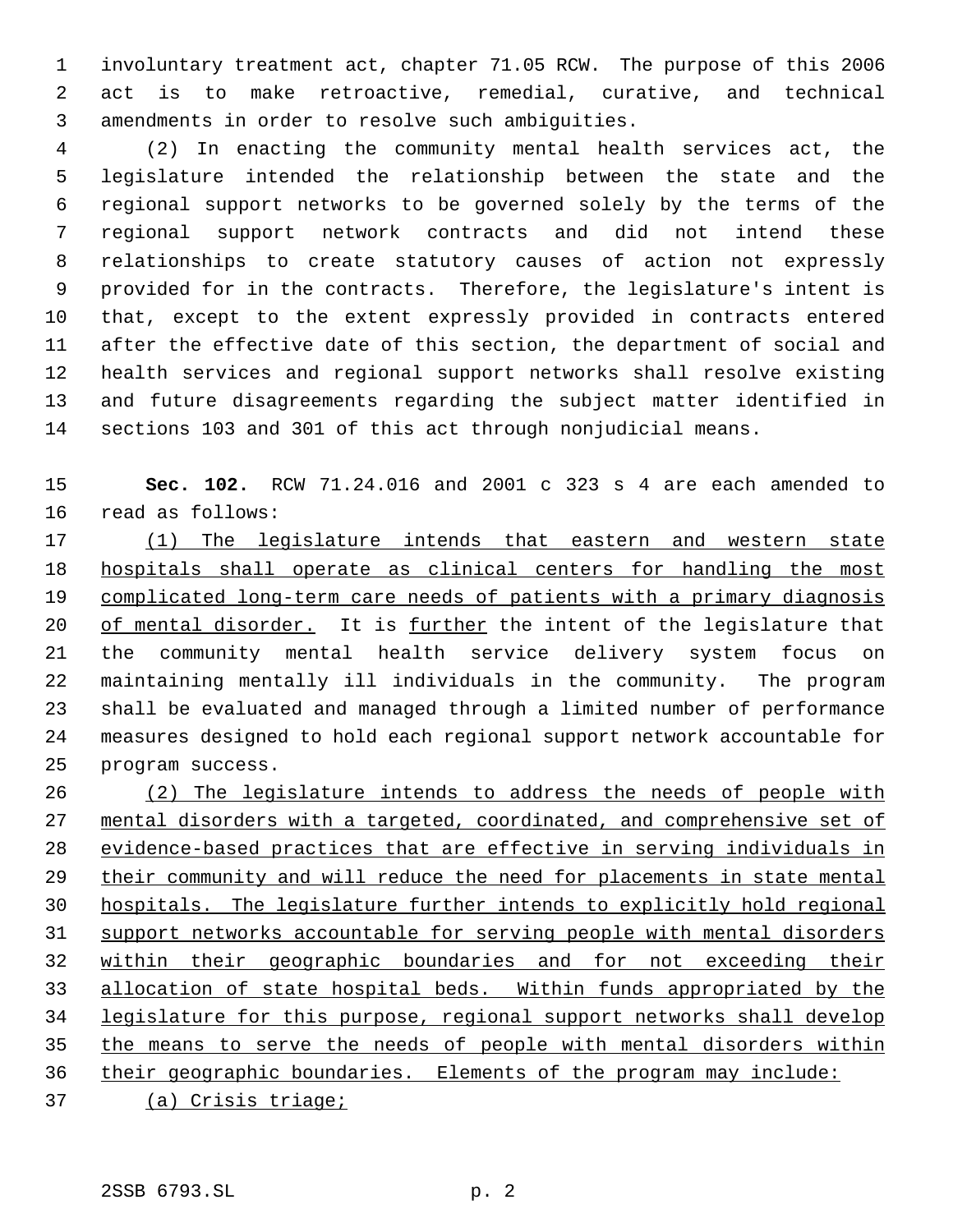(b) Evaluation and treatment and community hospital beds; (c) Residential beds; (d) Programs for community treatment teams; and (e) Outpatient services. (3) The regional support network shall have the flexibility, within the funds appropriated by the legislature for this purpose, to design the mix of services that will be most effective within their service area of meeting the needs of people with mental disorders and avoiding 9 placement of such individuals at the state mental hospital. Regional support networks are encouraged to maximize the use of evidence-based practices and alternative resources with the goal of substantially reducing and potentially eliminating the use of institutions for mental diseases.

 NEW SECTION. **Sec. 103.** A new section is added to chapter 71.24 RCW to read as follows:

 (1) Except for monetary damage claims which have been reduced to final judgment by a superior court, this section applies to all claims against the state, state agencies, state officials, or state employees that exist on or arise after the effective date of this section.

 (2) Except as expressly provided in contracts entered into between the department and the regional support networks after the effective date of this section, the entities identified in subsection (3) of this section shall have no claim for declaratory relief, injunctive relief, judicial review under chapter 34.05 RCW, or civil liability against the state or state agencies for actions or inactions performed pursuant to the administration of this chapter with regard to the following: (a) The allocation or payment of federal or state funds; (b) the use or allocation of state hospital beds; or (c) financial responsibility for the provision of inpatient mental health care.

 (3) This section applies to counties, regional support networks, and entities which contract to provide regional support network services and their subcontractors, agents, or employees.

 **Sec. 104.** RCW 71.24.025 and 2005 c 504 s 105 and 2005 c 503 s 2 are each reenacted and amended to read as follows:

 Unless the context clearly requires otherwise, the definitions in this section apply throughout this chapter.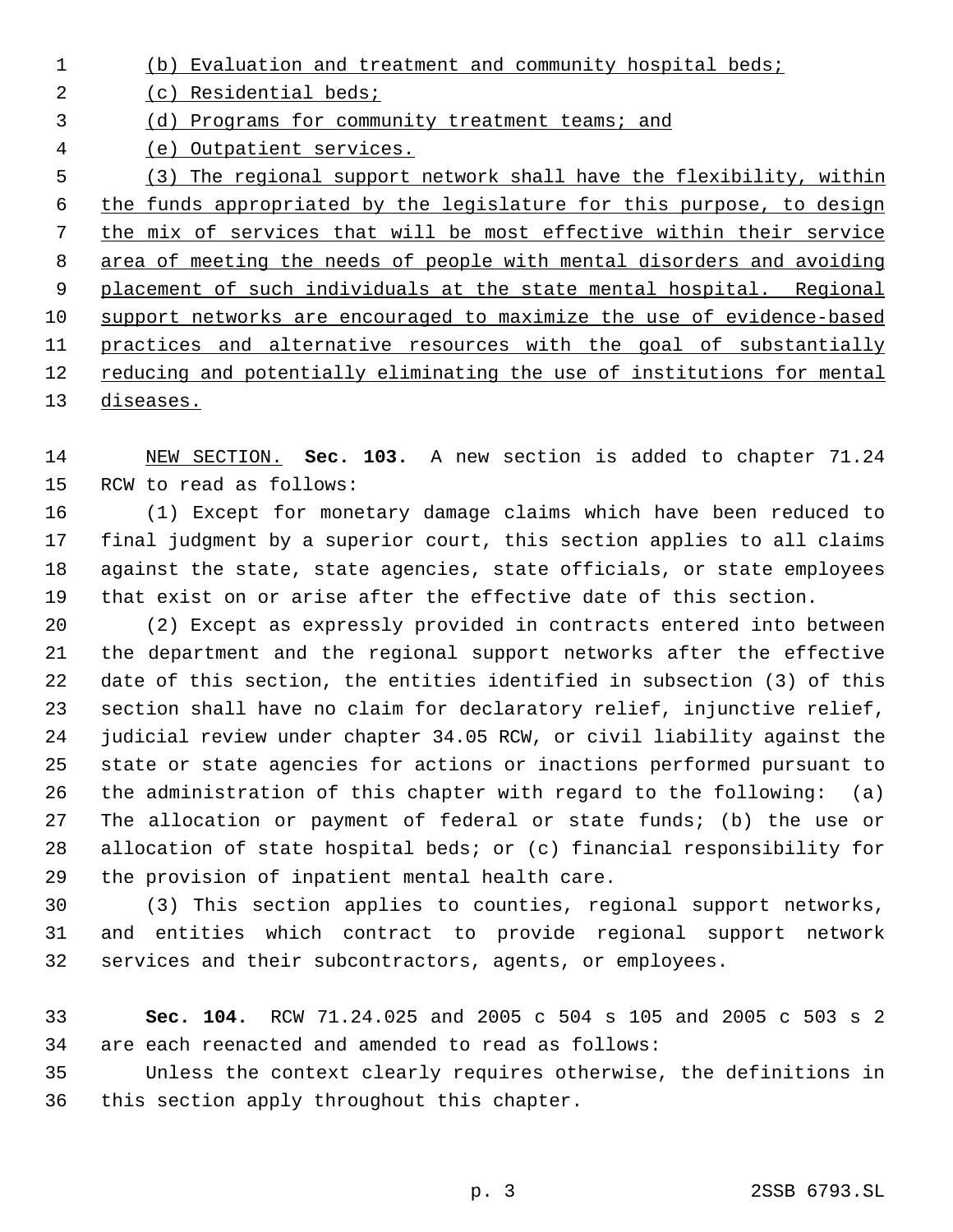(1) "Acutely mentally ill" means a condition which is limited to a short-term severe crisis episode of:

 (a) A mental disorder as defined in RCW 71.05.020 or, in the case of a child, as defined in RCW 71.34.020;

 (b) Being gravely disabled as defined in RCW 71.05.020 or, in the case of a child, a gravely disabled minor as defined in RCW 71.34.020; or

 (c) Presenting a likelihood of serious harm as defined in RCW 71.05.020 or, in the case of a child, as defined in RCW 71.34.020.

 (2) "Available resources" means funds appropriated for the purpose of providing community mental health programs, federal funds, except those provided according to Title XIX of the Social Security Act, and state funds appropriated under this chapter or chapter 71.05 RCW by the legislature during any biennium for the purpose of providing residential services, resource management services, community support services, and other mental health services. This does not include funds appropriated for the purpose of operating and administering the 18 state psychiatric hospitals((, except as negotiated according to RCW  $19 \quad 71.24.300(1)(d)$ ).

(3) "Child" means a person under the age of eighteen years.

 (4) "Chronically mentally ill adult" means an adult who has a mental disorder and meets at least one of the following criteria:

 (a) Has undergone two or more episodes of hospital care for a mental disorder within the preceding two years; or

 (b) Has experienced a continuous psychiatric hospitalization or residential treatment exceeding six months' duration within the preceding year; or

 (c) Has been unable to engage in any substantial gainful activity by reason of any mental disorder which has lasted for a continuous period of not less than twelve months. "Substantial gainful activity" shall be defined by the department by rule consistent with Public Law 92-603, as amended.

 (5) "Community mental health program" means all mental health services, activities, or programs using available resources.

 (6) "Community mental health service delivery system" means public or private agencies that provide services specifically to persons with mental disorders as defined under RCW 71.05.020 and receive funding from public sources.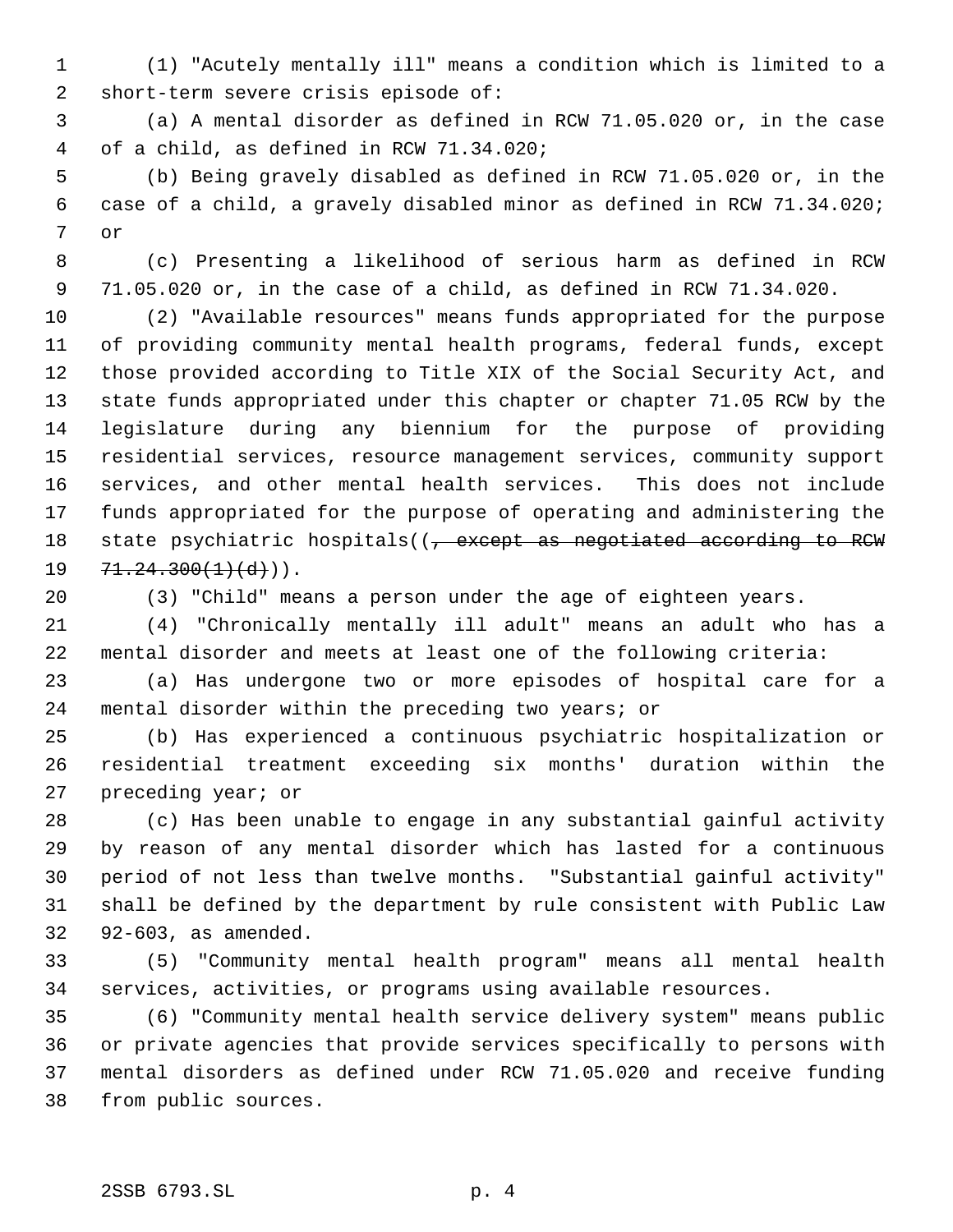(7) "Community support services" means services authorized, planned, and coordinated through resource management services including, at a minimum, assessment, diagnosis, emergency crisis intervention available twenty-four hours, seven days a week, prescreening determinations for mentally ill persons being considered for placement in nursing homes as required by federal law, screening for patients being considered for admission to residential services, diagnosis and treatment for acutely mentally ill and severely emotionally disturbed children discovered under screening through the federal Title XIX early and periodic screening, diagnosis, and treatment program, investigation, legal, and other nonresidential services under chapter 71.05 RCW, case management services, psychiatric treatment including medication supervision, counseling, psychotherapy, assuring transfer of relevant patient information between service providers, recovery services, and other services determined by regional support networks.

 (8) "Consensus-based" means a program or practice that has general support among treatment providers and experts, based on experience or professional literature, and may have anecdotal or case study support, or that is agreed but not possible to perform studies with random assignment and controlled groups.

 (9) "County authority" means the board of county commissioners, county council, or county executive having authority to establish a community mental health program, or two or more of the county authorities specified in this subsection which have entered into an agreement to provide a community mental health program.

 (10) "Department" means the department of social and health services.

 (11) "Designated mental health professional" means a mental health professional designated by the county or other authority authorized in rule to perform the duties specified in this chapter.

 (12) "Emerging best practice" or "promising practice" means a practice that presents, based on preliminary information, potential for becoming a research-based or consensus-based practice.

 (13) "Evidence-based" means a program or practice that has had multiple site random controlled trials across heterogeneous populations demonstrating that the program or practice is effective for the population.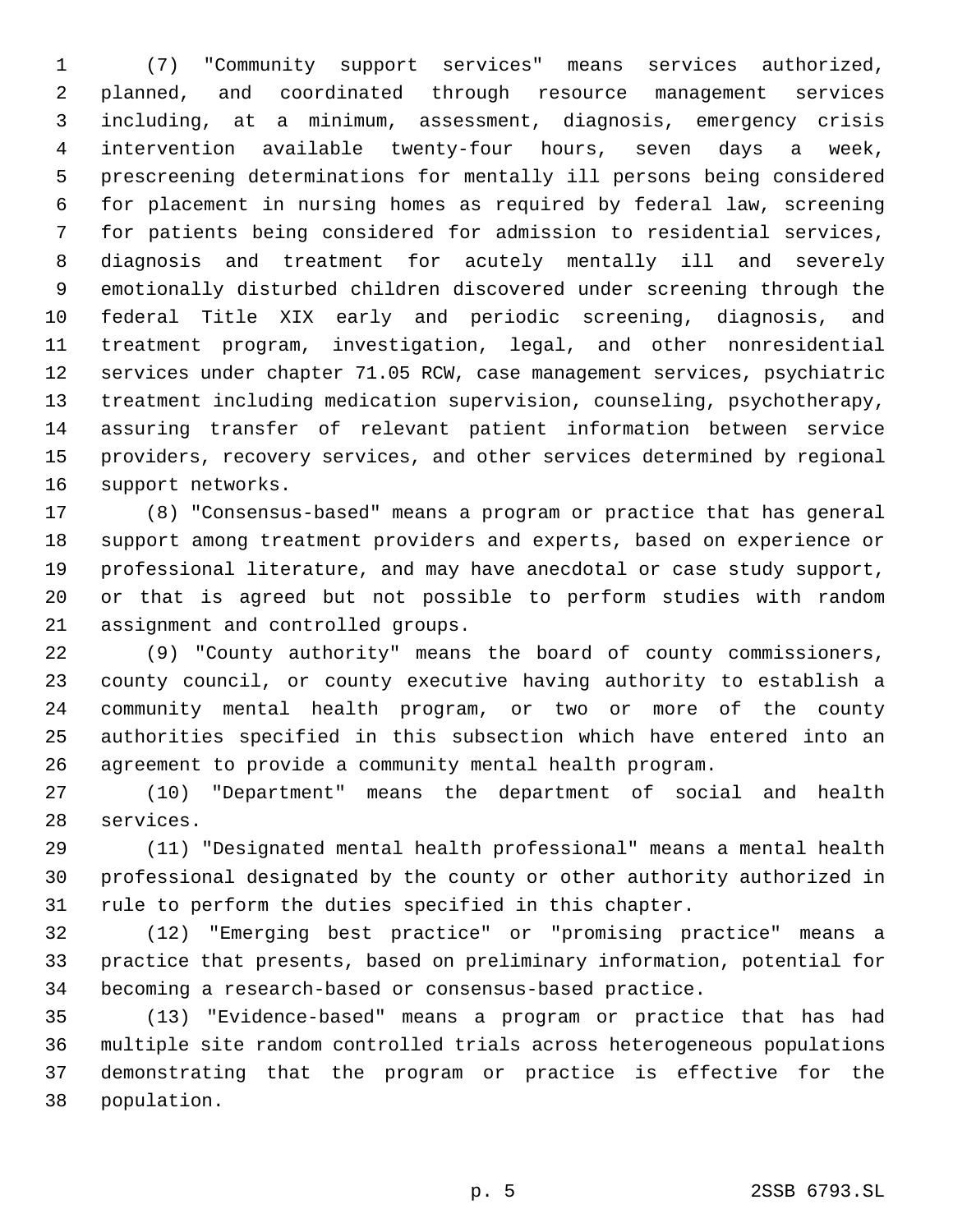(14) "Licensed service provider" means an entity licensed according to this chapter or chapter 71.05 RCW or an entity deemed to meet state minimum standards as a result of accreditation by a recognized behavioral health accrediting body recognized and having a current agreement with the department, that meets state minimum standards or persons licensed under chapter 18.57, 18.71, 18.83, or 18.79 RCW, as it applies to registered nurses and advanced registered nurse practitioners.

 (15) "Long-term inpatient care" means inpatient services for 10 persons committed for, or voluntarily receiving intensive treatment 11 for, periods of ninety days or greater under chapter 71.05 RCW. "Long-12 term inpatient care" as used in this chapter does not include: (a) 13 Services for individuals committed under chapter 71.05 RCW who are receiving services pursuant to a conditional release or a court-ordered less restrictive alternative to detention; or (b) services for individuals voluntarily receiving less restrictive alternative 17 treatment on the grounds of the state hospital.

 (16) "Mental health services" means all services provided by regional support networks and other services provided by the state for the mentally ill.

21  $((+16))$   $(17)$  "Mentally ill persons" and "the mentally ill" mean 22 persons and conditions defined in subsections  $(1)$ ,  $(4)$ ,  $((+25))$   $(26)$ , 23 and  $((+26))$   $(27)$  of this section.

 $(1, 17)$  ( $18$ ) "Recovery" means the process in which people are able to live, work, learn, and participate fully in their communities.

 $((+18))$   $(19)$  "Regional support network" means a county authority 27 or group of county authorities or other nonprofit entity recognized by the secretary in contract in a defined region.

 $((+19))$  (20) "Registration records" include all the records of the department, regional support networks, treatment facilities, and other persons providing services to the department, county departments, or facilities which identify persons who are receiving or who at any time have received services for mental illness.

 ( $(\overline{20})$ ) (21) "Residential services" means a complete range of residences and supports authorized by resource management services and which may involve a facility, a distinct part thereof, or services which support community living, for acutely mentally ill persons, chronically mentally ill adults, severely emotionally disturbed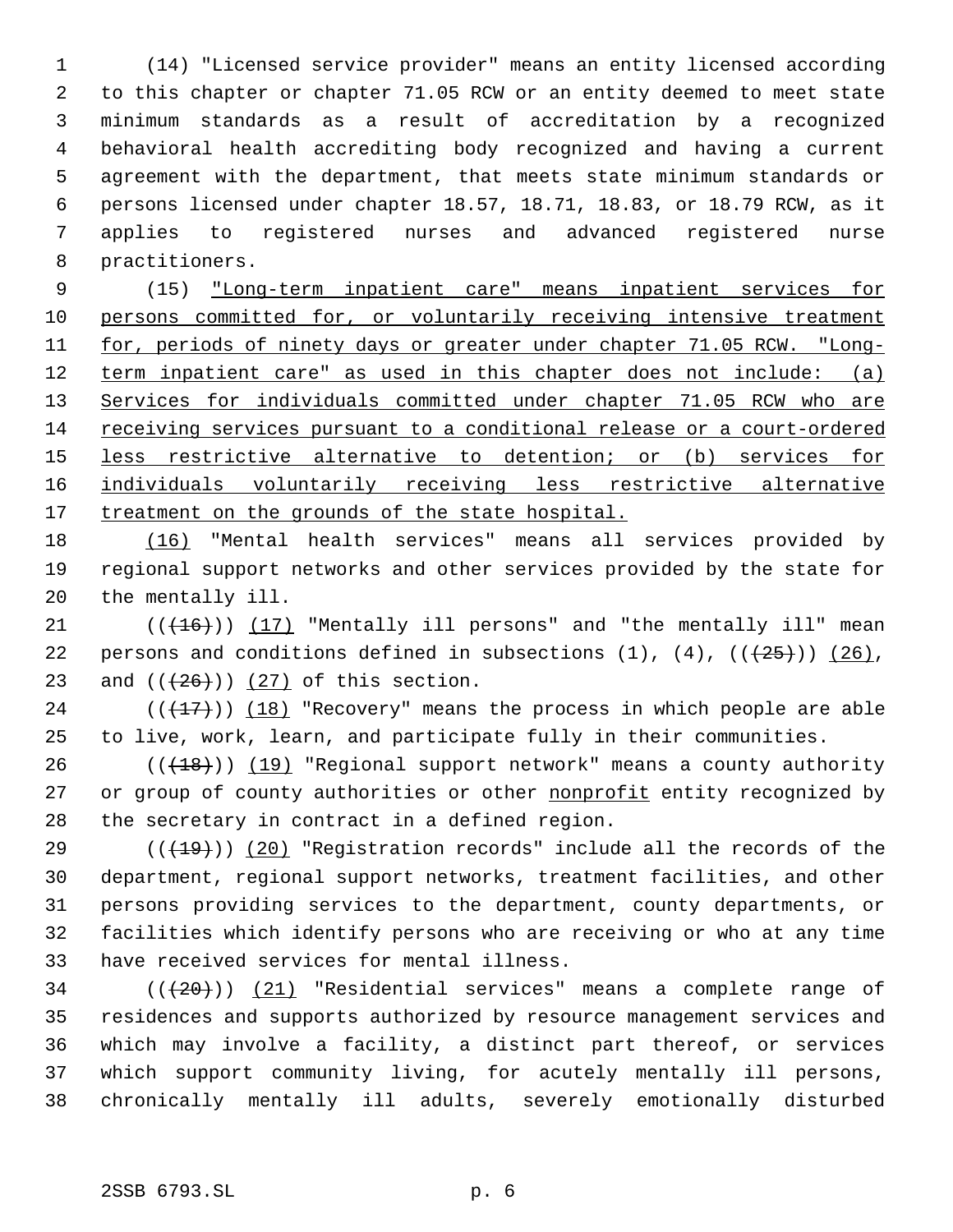children, or seriously disturbed adults determined by the regional support network to be at risk of becoming acutely or chronically mentally ill. The services shall include at least evaluation and treatment services as defined in chapter 71.05 RCW, acute crisis respite care, long-term adaptive and rehabilitative care, and supervised and supported living services, and shall also include any residential services developed to service mentally ill persons in nursing homes, boarding homes, and adult family homes, and may include outpatient services provided as an element in a package of services in a supported housing model. Residential services for children in out- of-home placements related to their mental disorder shall not include the costs of food and shelter, except for children's long-term residential facilities existing prior to January 1, 1991.

14 ( $(\frac{21}{2})$ ) (22) "Research-based" means a program or practice that has some research demonstrating effectiveness, but that does not yet meet the standard of evidence-based practices.

17  $((+22))$   $(23)$  "Resilience" means the personal and community qualities that enable individuals to rebound from adversity, trauma, tragedy, threats, or other stresses, and to live productive lives.

 $((+23))$   $(24)$  "Resource management services" mean the planning, coordination, and authorization of residential services and community support services administered pursuant to an individual service plan for: (a) Acutely mentally ill adults and children; (b) chronically mentally ill adults; (c) severely emotionally disturbed children; or (d) seriously disturbed adults determined solely by a regional support network to be at risk of becoming acutely or chronically mentally ill. Such planning, coordination, and authorization shall include mental health screening for children eligible under the federal Title XIX early and periodic screening, diagnosis, and treatment program. Resource management services include seven day a week, twenty-four hour a day availability of information regarding mentally ill adults' and children's enrollment in services and their individual service plan to designated mental health professionals, evaluation and treatment facilities, and others as determined by the regional support network.

35  $((+24))$   $(25)$  "Secretary" means the secretary of social and health services.

37 ( $(\frac{25}{1})$ ) (26) "Seriously disturbed person" means a person who: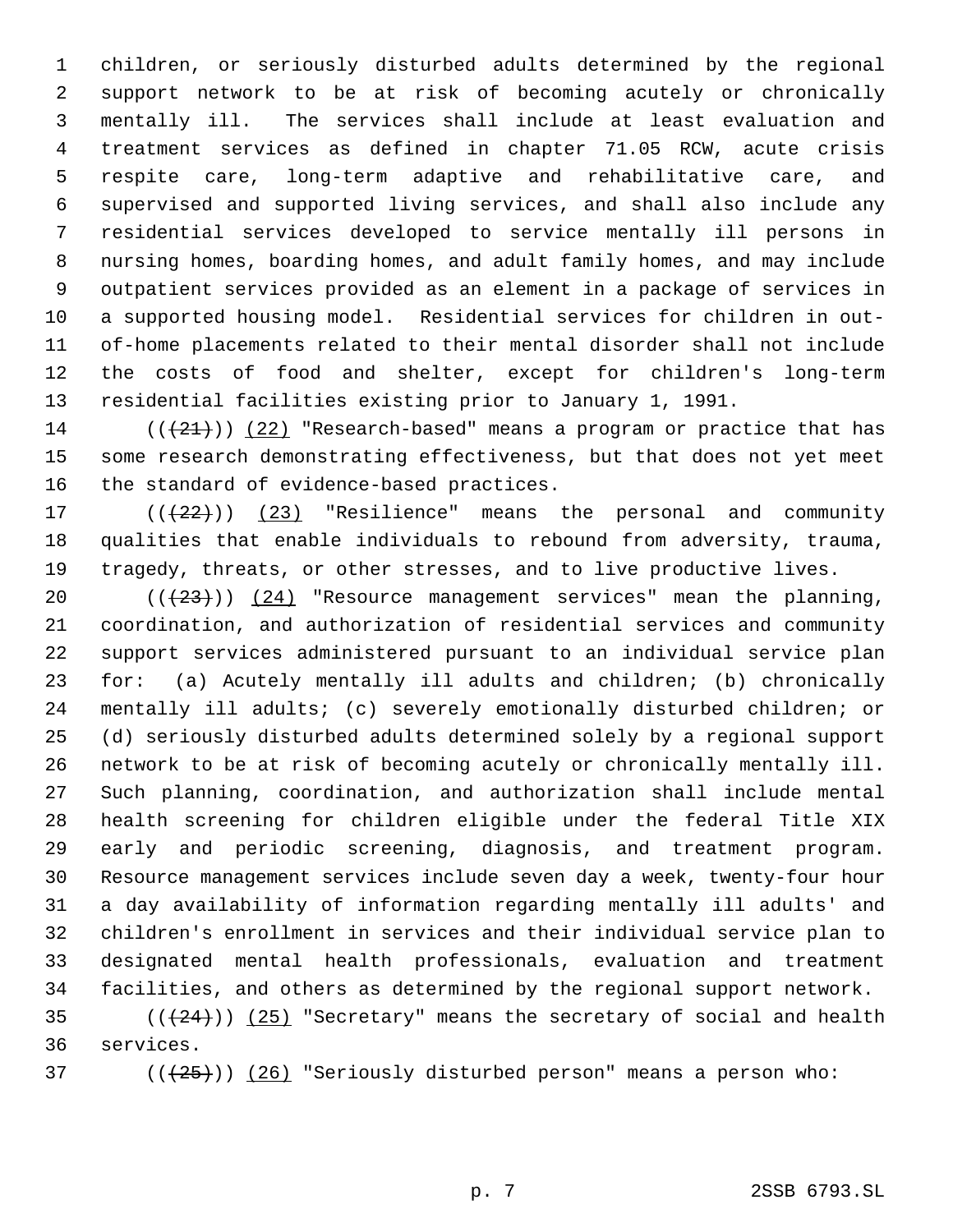(a) Is gravely disabled or presents a likelihood of serious harm to himself or herself or others, or to the property of others, as a result of a mental disorder as defined in chapter 71.05 RCW;

 (b) Has been on conditional release status, or under a less restrictive alternative order, at some time during the preceding two years from an evaluation and treatment facility or a state mental health hospital;

 (c) Has a mental disorder which causes major impairment in several areas of daily living;

(d) Exhibits suicidal preoccupation or attempts; or

 (e) Is a child diagnosed by a mental health professional, as defined in chapter 71.34 RCW, as experiencing a mental disorder which is clearly interfering with the child's functioning in family or school or with peers or is clearly interfering with the child's personality development and learning.

 $((+26))$   $(27)$  "Severely emotionally disturbed child" means a child who has been determined by the regional support network to be experiencing a mental disorder as defined in chapter 71.34 RCW, including those mental disorders that result in a behavioral or conduct disorder, that is clearly interfering with the child's functioning in family or school or with peers and who meets at least one of the following criteria:

 (a) Has undergone inpatient treatment or placement outside of the home related to a mental disorder within the last two years;

 (b) Has undergone involuntary treatment under chapter 71.34 RCW within the last two years;

 (c) Is currently served by at least one of the following child- serving systems: Juvenile justice, child-protection/welfare, special education, or developmental disabilities;

(d) Is at risk of escalating maladjustment due to:

 (i) Chronic family dysfunction involving a mentally ill or inadequate caretaker;

(ii) Changes in custodial adult;

 (iii) Going to, residing in, or returning from any placement outside of the home, for example, psychiatric hospital, short-term inpatient, residential treatment, group or foster home, or a correctional facility;

(iv) Subject to repeated physical abuse or neglect;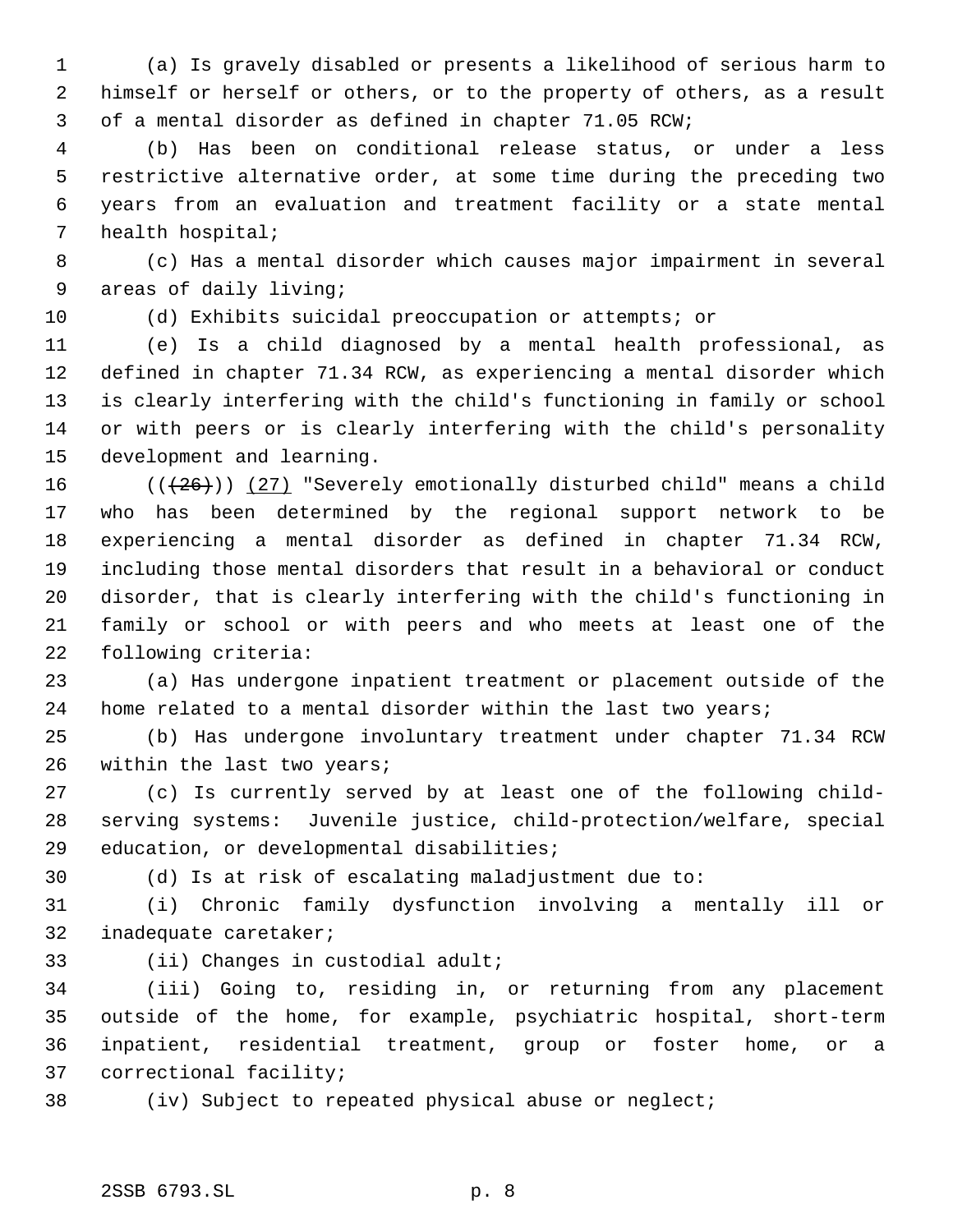(v) Drug or alcohol abuse; or

(vi) Homelessness.

 ( $(\overline{27})$ ) (28) "State minimum standards" means minimum requirements established by rules adopted by the secretary and necessary to implement this chapter for: (a) Delivery of mental health services; (b) licensed service providers for the provision of mental health services; (c) residential services; and (d) community support services and resource management services.

9 (( $(28)$ )) (29) "Treatment records" include registration and all other records concerning persons who are receiving or who at any time have received services for mental illness, which are maintained by the department, by regional support networks and their staffs, and by treatment facilities. Treatment records do not include notes or records maintained for personal use by a person providing treatment services for the department, regional support networks, or a treatment facility if the notes or records are not available to others.

 $((+29))$   $(30)$  "Tribal authority," for the purposes of this section and RCW 71.24.300 only, means: The federally recognized Indian tribes and the major Indian organizations recognized by the secretary insofar as these organizations do not have a financial relationship with any regional support network that would present a conflict of interest.

 **Sec. 105.** RCW 71.24.045 and 2005 c 503 s 8 are each amended to read as follows:

The regional support network shall:

 (1) Contract as needed with licensed service providers. The regional support network may, in the absence of a licensed service provider entity, become a licensed service provider entity pursuant to minimum standards required for licensing by the department for the purpose of providing services not available from licensed service providers;

 (2) Operate as a licensed service provider if it deems that doing so is more efficient and cost effective than contracting for services. When doing so, the regional support network shall comply with rules promulgated by the secretary that shall provide measurements to determine when a regional support network provided service is more efficient and cost effective;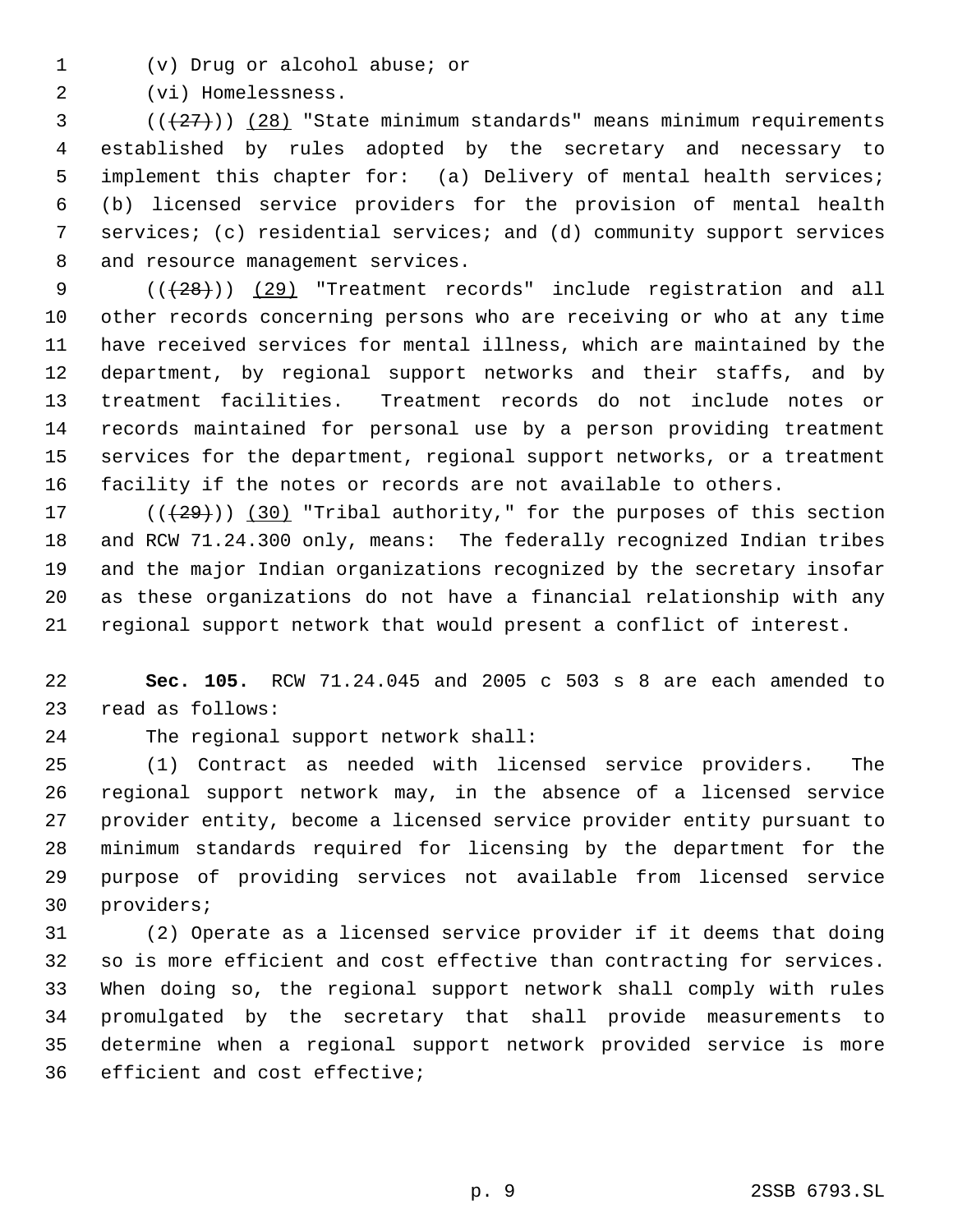(3) Monitor and perform biennial fiscal audits of licensed service providers who have contracted with the regional support network to provide services required by this chapter. The monitoring and audits shall be performed by means of a formal process which insures that the licensed service providers and professionals designated in this subsection meet the terms of their contracts;

 (4) Assure that the special needs of minorities, the elderly, disabled, children, and low-income persons are met within the priorities established in this chapter;

 (5) Maintain patient tracking information in a central location as required for resource management services and the department's information system;

13 (6) ((Use not more than two percent of state-appropriated community mental health funds, which shall not include federal funds, to 15 administer community mental health programs under RCW 71.24.155: PROVIDED, That county authorities serving a county or combination of counties whose population is one hundred twenty-five thousand or more may be entitled to sufficient state-appropriated community mental health funds to employ up to one full-time employee or the equivalent thereof in addition to the two percent limit established in this subsection when such employee is providing staff services to a county 22 mental health advisory board;

23  $(7)$ )) Collaborate to ensure that policies do not result in an adverse shift of mentally ill persons into state and local correctional facilities;

26 ( $($ ( $+$ 8)))  $(7)$  Work with the department to expedite the enrollment or re-enrollment of eligible persons leaving state or local correctional facilities and institutions for mental diseases;

29 ( $(\overline{+9})$ ) (8) If a regional support network is not operated by the county, work closely with the county designated mental health professional or county designated crisis responder to maximize appropriate placement of persons into community services; and

 $((+10))$  (9) Coordinate services for individuals who have received services through the community mental health system and who become patients at a state mental hospital to ensure they are transitioned into the community in accordance with mutually agreed upon discharge plans and upon determination by the medical director of the state mental hospital that they no longer need intensive inpatient care.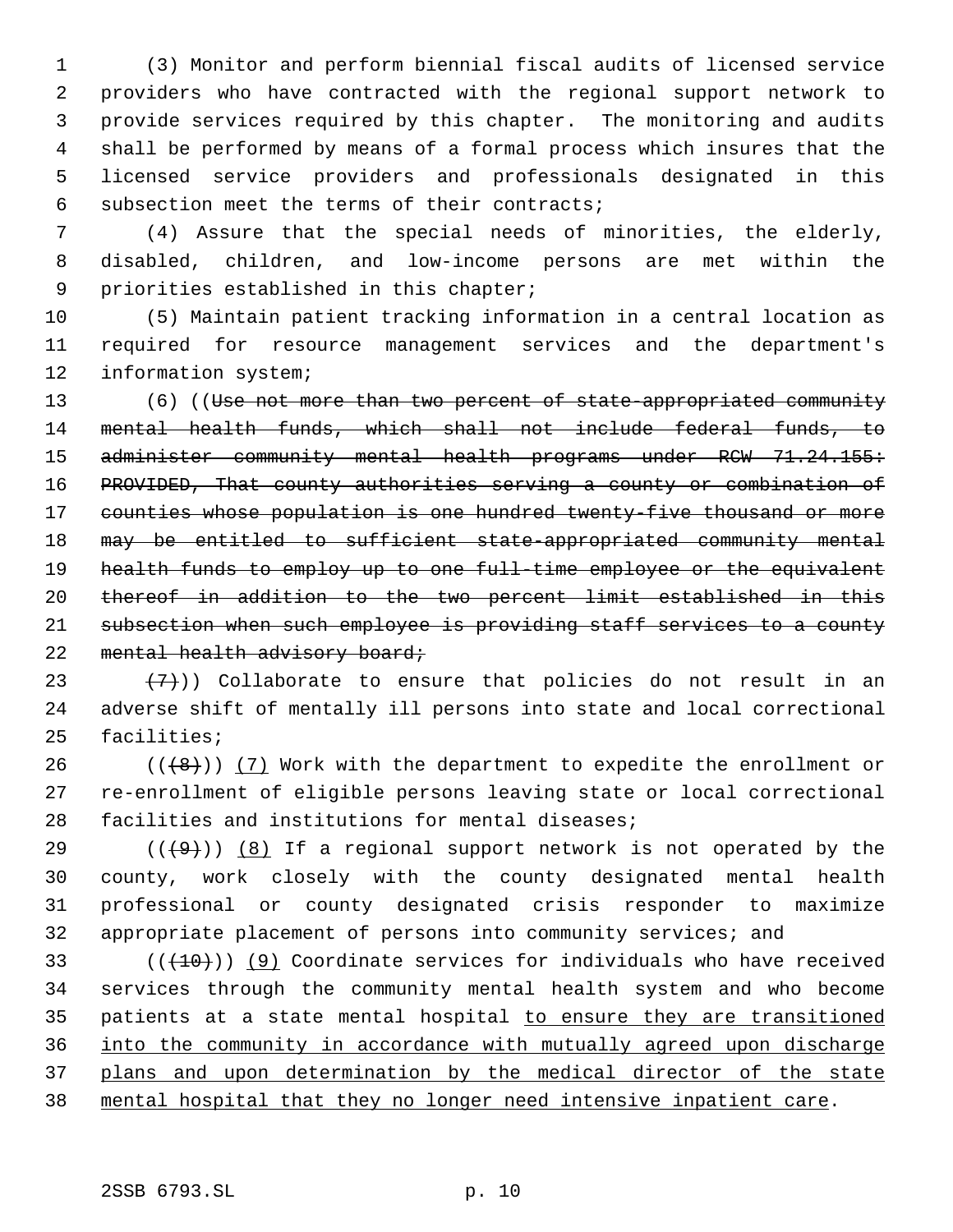**Sec. 106.** RCW 71.24.300 and 2005 c 503 s 11 are each amended to read as follows:

 (1) Upon the request of a tribal authority or authorities within a regional support network the joint operating agreement or the county authority shall allow for the inclusion of the tribal authority to be represented as a party to the regional support network.

 (2) The roles and responsibilities of the county and tribal authorities shall be determined by the terms of that agreement including a determination of membership on the governing board and advisory committees, the number of tribal representatives to be party to the agreement, and the provisions of law and shall assure the provision of culturally competent services to the tribes served.

13 (3) The state mental health authority may not determine the roles and responsibilities of county authorities as to each other under regional support networks by rule, except to assure that all duties required of regional support networks are assigned and that counties and the regional support network do not duplicate functions and that a single authority has final responsibility for all available resources and performance under the regional support network's contract with the secretary.

21 (4) If a regional support network is a private nonprofit entity, the department shall allow for the inclusion of the tribal authority to be represented as a party to the regional support network.

24 (5) The roles and responsibilities of the private nonprofit entity and the tribal authorities shall be determined by the department, through negotiation with the tribal authority.

27 ( $(\overline{+1})$ ) (6) Regional support networks shall submit an overall six- year operating and capital plan, timeline, and budget and submit progress reports and an updated two-year plan biennially thereafter, to assume within available resources all of the following duties:

 (a) Administer and provide for the availability of all resource management services, residential services, and community support services.

 (b) Administer and provide for the availability of all investigation, transportation, court-related, and other services provided by the state or counties pursuant to chapter 71.05 RCW.

 (c) Provide within the boundaries of each regional support network 38 evaluation and treatment services for at least ((eighty-five)) ninety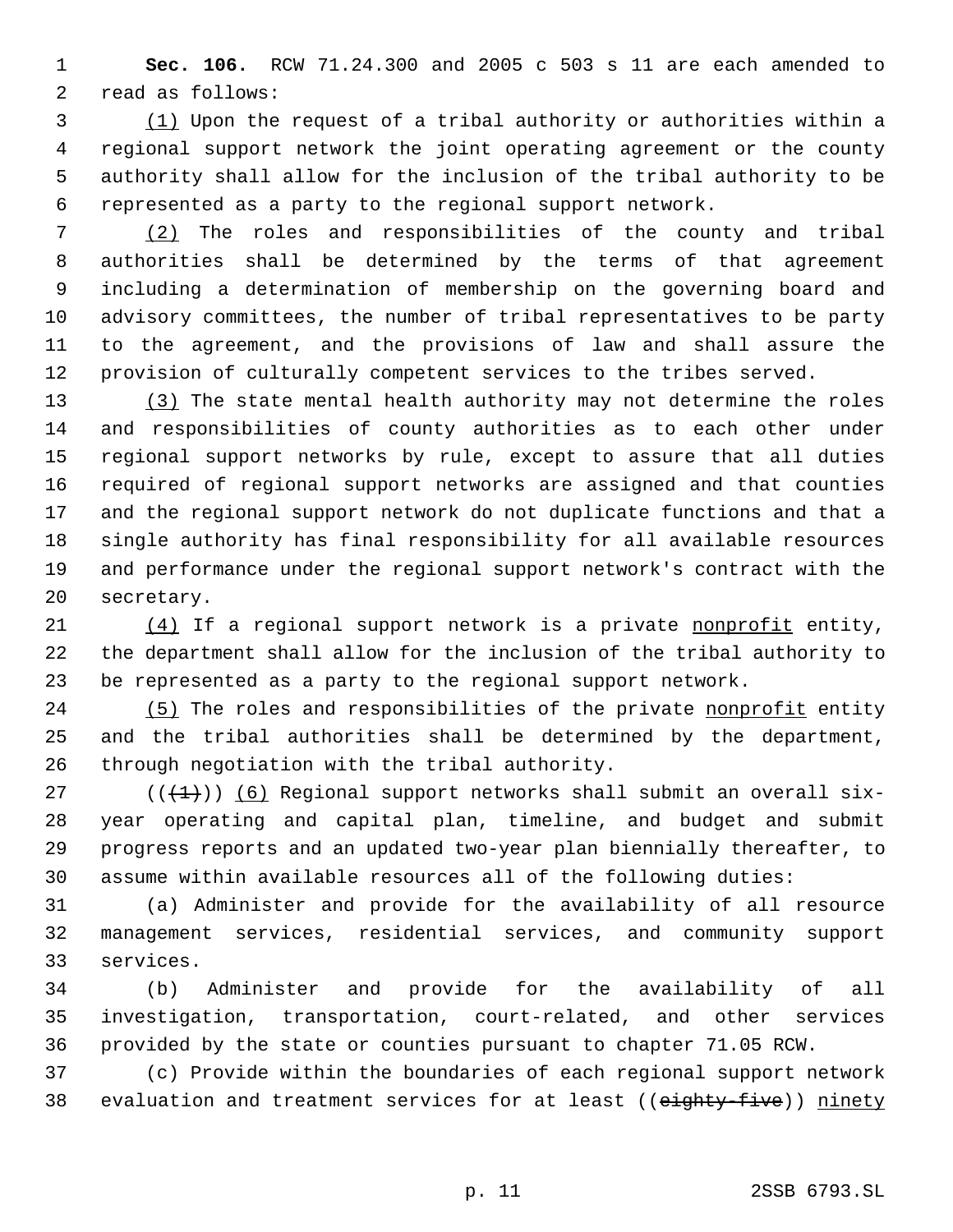1 percent of persons detained or committed for periods up to seventeen 2 days according to chapter 71.05 RCW. Regional support networks ((with 3 populations of less than one hundred fifty thousand)) may contract to 4 purchase evaluation and treatment services from other networks if they 5 are unable to provide for appropriate resources within their 6 boundaries. Insofar as the original intent of serving persons in the 7 community is maintained, the secretary is authorized to approve 8 exceptions on a case-by-case basis to the requirement to provide 9 evaluation and treatment services within the boundaries of each 10 regional support network. Such exceptions are limited to:

11 (i) Contracts with neighboring or contiguous regions; or

12 (ii) Individuals detained or committed for periods up to seventeen 13 days at the state hospitals at the discretion of the secretary.

14 (d) ((Administer a portion of funds appropriated by the legislature to house mentally ill persons in state institutions from counties within the boundaries of any regional support network, with the 17 exception of persons currently confined at, or under the supervision 18 of, a state mental hospital pursuant to chapter 10.77 RCW, and provide 19 for the care of all persons needing evaluation and treatment services for periods up to seventeen days according to chapter 71.05 RCW in appropriate residential services, which may include state institutions. The regional support networks shall reimburse the state for use of state institutions at a rate equal to that assumed by the legislature 24 when appropriating funds for such care at state institutions during the biennium when reimbursement occurs. The secretary shall submit a report to the appropriate committees of the senate and house of 27 representatives on the efforts to implement this section by October 1, 2002. The duty of a state hospital to accept persons for evaluation and treatment under chapter 71.05 RCW is limited by the responsibilities assigned to regional support networks under this 31 section.

 $\{e\})$ ) Administer and provide for the availability of all other mental health services, which shall include patient counseling, day treatment, consultation, education services, employment services as defined in RCW 71.24.035, and mental health services to children.

36  $((\text{#}))$  (e) Establish standards and procedures for reviewing 37 individual service plans and determining when that person may be 38 discharged from resource management services.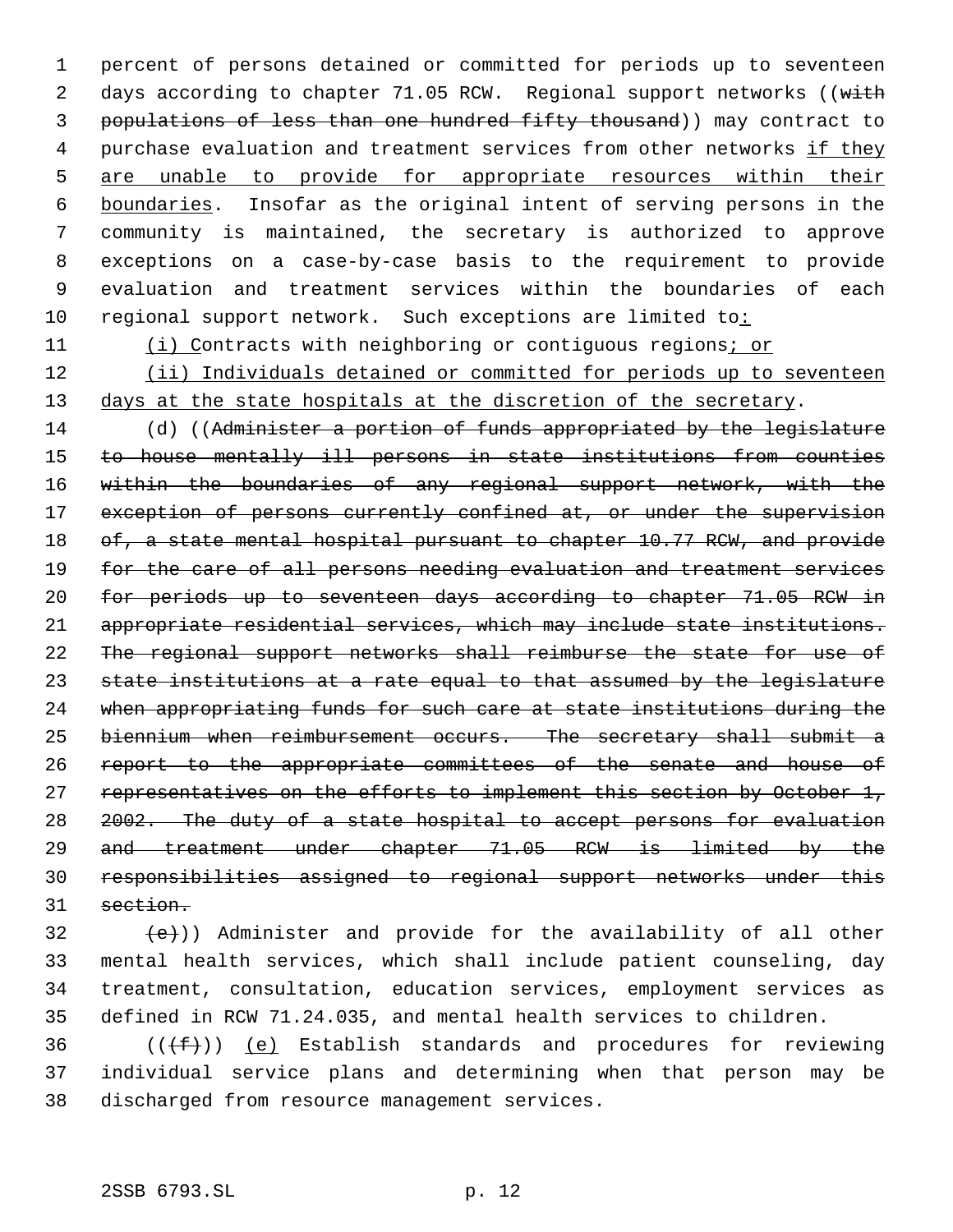$((2))$   $(7)$  A regional support network may request that any state- owned land, building, facility, or other capital asset which was ever purchased, deeded, given, or placed in trust for the care of the mentally ill and which is within the boundaries of a regional support network be made available to support the operations of the regional support network. State agencies managing such capital assets shall give first priority to requests for their use pursuant to this chapter.

 $((+3))$   $(8)$  Each regional support network shall appoint a mental health advisory board which shall review and provide comments on plans and policies developed under this chapter, provide local oversight regarding the activities of the regional support network, and work with the regional support network to resolve significant concerns regarding service delivery and outcomes. The department shall establish statewide procedures for the operation of regional advisory committees including mechanisms for advisory board feedback to the department regarding regional support network performance. The composition of the board shall be broadly representative of the demographic character of the region and shall include, but not be limited to, representatives of consumers and families, law enforcement, and where the county is not the regional support network, county elected officials. Composition and length of terms of board members may differ between regional support networks but shall be included in each regional support network's contract and approved by the secretary.

 ( $(\frac{4}{4})$ ) (9) Regional support networks shall assume all duties specified in their plans and joint operating agreements through biennial contractual agreements with the secretary.

 ( $(\overline{\smash{+5}})$ ) (10) Regional support networks may receive technical assistance from the housing trust fund and may identify and submit projects for housing and housing support services to the housing trust fund established under chapter 43.185 RCW. Projects identified or submitted under this subsection must be fully integrated with the regional support network six-year operating and capital plan, timeline, 33 and budget required by subsection  $((+1))$  (6) of this section.

 **Sec. 107.** RCW 71.24.310 and 1989 c 205 s 6 are each amended to read as follows:

 The legislature finds that administration of chapter 71.05 RCW and this chapter can be most efficiently and effectively implemented as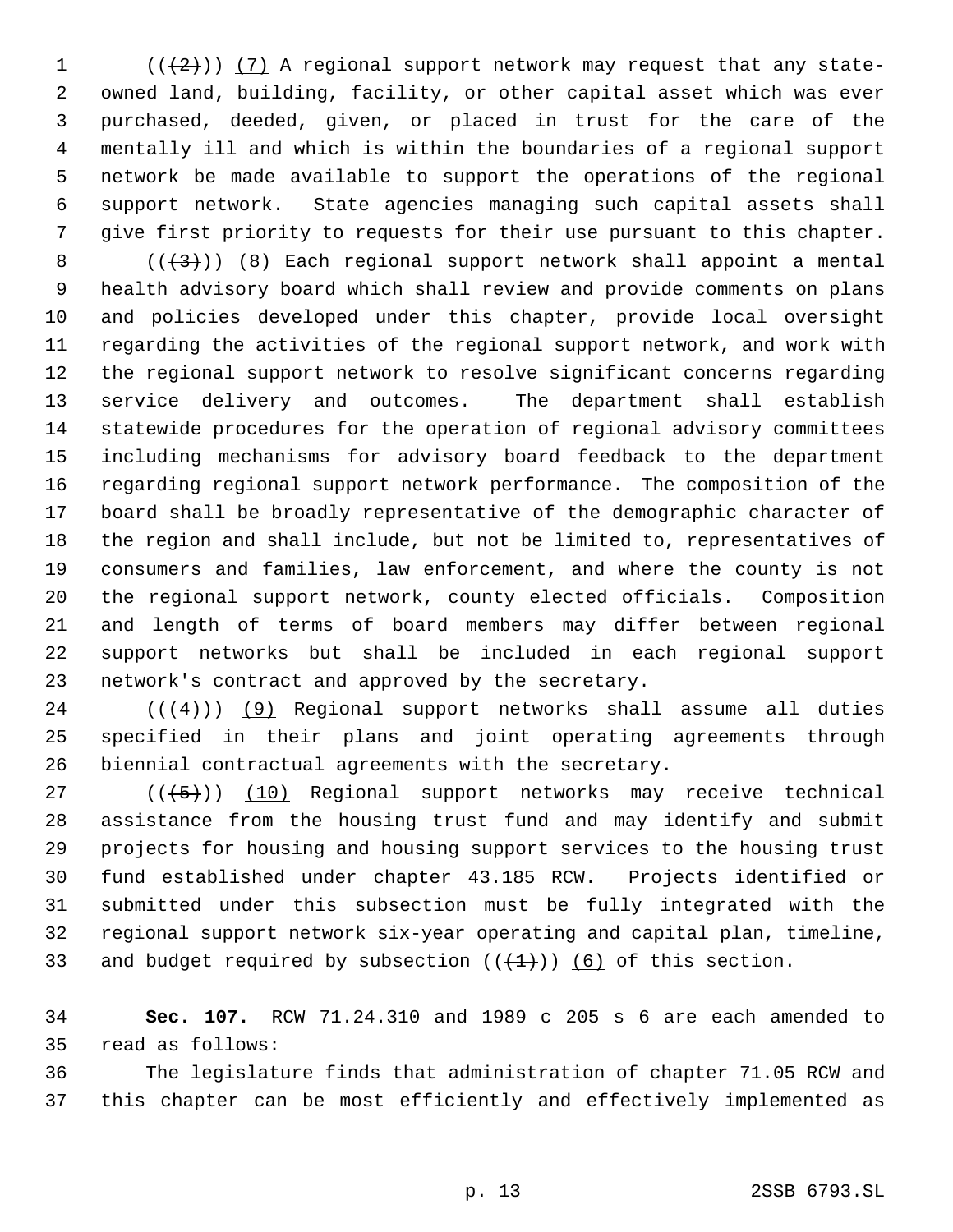part of the regional support network defined in RCW 71.24.025. For 2 this reason, the legislature intends that ((any enhanced program funding for implementation of)) the department and the regional support 4 networks shall work together to implement chapter 71.05 RCW ((or this chapter, except for funds allocated for implementation of mandatory statewide programs as required by federal statute, be made available primarily to those counties participating in regional support 8 networks)) as follows:

 (1) By June 1, 2006, regional support networks shall recommend to the department the number of state hospital beds that should be allocated for use by each regional support network. The statewide total allocation shall not exceed the number of state hospital beds 13 offering long-term inpatient care, as defined in this chapter, for which funding is provided in the biennial appropriations act.

 (2) If there is consensus among the regional support networks 16 regarding the number of state hospital beds that should be allocated for use by each regional support network, the department shall contract with each regional support network accordingly.

 (3) If there is not consensus among the regional support networks 20 regarding the number of beds that should be allocated for use by each regional support network, the department shall establish by emergency rule the number of state hospital beds that are available for use by 23 each regional support network. The emergency rule shall be effective September 1, 2006. The primary factor used in the allocation shall be the estimated number of acutely and chronically mentally ill adults in each regional support network area, based upon population-adjusted incidence and utilization.

28 (4) The allocation formula shall be updated at least every three years to reflect demographic changes, and new evidence regarding the incidence of acute and chronic mental illness and the need for long- term inpatient care. In the updates, the statewide total allocation shall include (a) all state hospital beds offering long-term inpatient 33 care for which funding is provided in the biennial appropriations act; plus (b) the estimated equivalent number of beds or comparable diversion services contracted in accordance with subsection (5) of this section.

 (5) The department is encouraged to enter performance-based contracts with regional support networks to provide some or all of the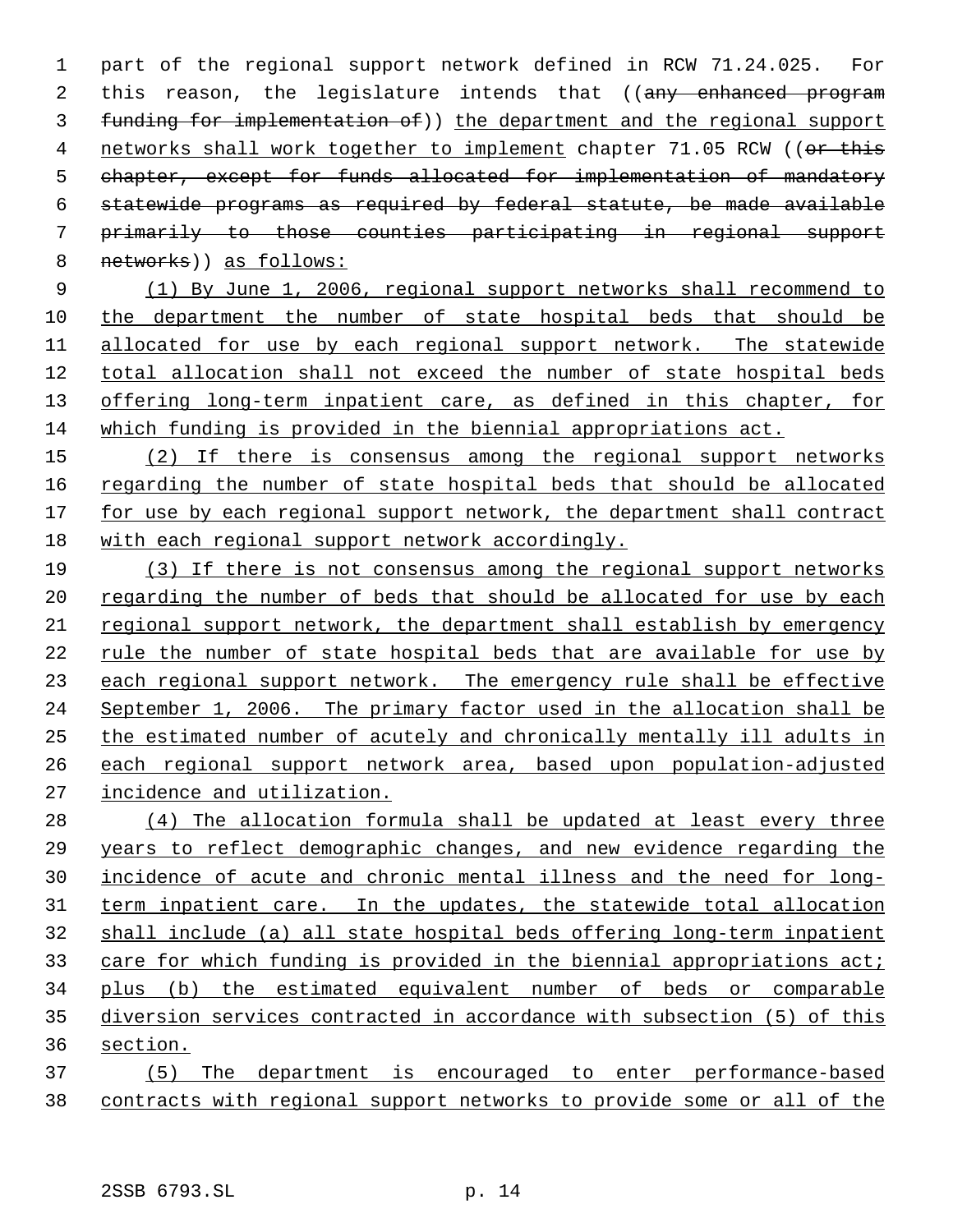regional support network's allocated long-term inpatient treatment capacity in the community, rather than in the state hospital. The performance contracts shall specify the number of patient days of care available for use by the regional support network in the state hospital. (6) If a regional support network uses more state hospital patient

 days of care than it has been allocated under subsection (3) or (4) of this section, or than it has contracted to use under subsection (5) of this section, whichever is less, it shall reimburse the department for that care. The reimbursement rate per day shall be the hospital's total annual budget for long-term inpatient care, divided by the total patient days of care assumed in development of that budget.

 (7) One-half of any reimbursements received pursuant to subsection (6) of this section shall be used to support the cost of operating the 15 state hospital. The department shall distribute the remaining half of 16 such reimbursements among regional support networks that have used less 17 than their allocated or contracted patient days of care at that hospital, proportional to the number of patient days of care not used.

# **PART II**

# **MENTAL HEALTH AUTHORITY**

 **Sec. 201.** RCW 71.24.035 and 2005 c 504 s 715 and 2005 c 503 s 7 are each reenacted and amended to read as follows:

 (1) The department is designated as the state mental health authority.

 (2) The secretary shall provide for public, client, and licensed service provider participation in developing the state mental health program, developing contracts with regional support networks, and any waiver request to the federal government under medicaid.

 (3) The secretary shall provide for participation in developing the state mental health program for children and other underserved populations, by including representatives on any committee established to provide oversight to the state mental health program.

 (4) The secretary shall be designated as the regional support network if the regional support network fails to meet state minimum standards or refuses to exercise responsibilities under RCW 71.24.045. (5) The secretary shall: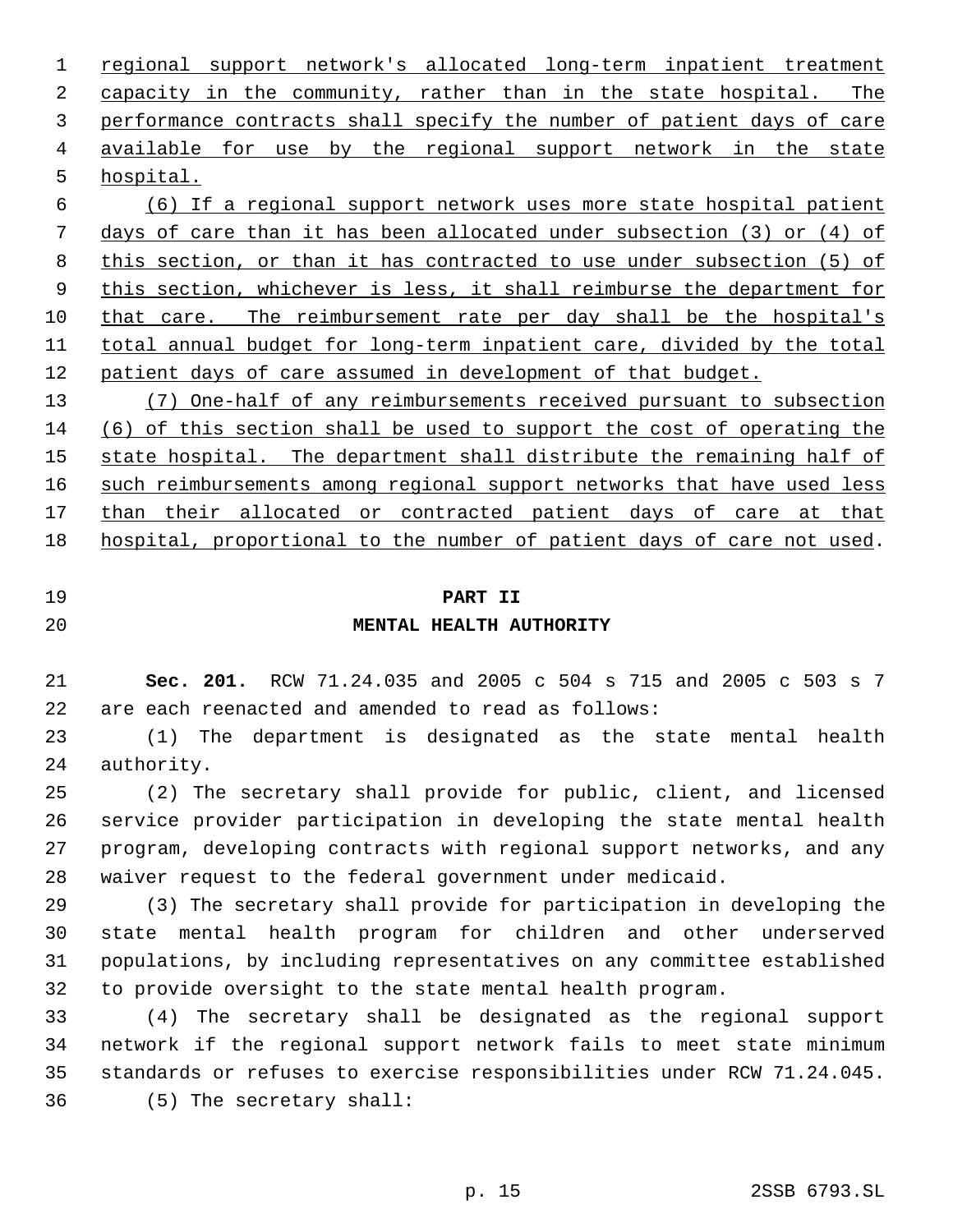(a) Develop a biennial state mental health program that incorporates regional biennial needs assessments and regional mental health service plans and state services for mentally ill adults and children. The secretary shall also develop a six-year state mental health plan;

 (b) Assure that any regional or county community mental health program provides access to treatment for the region's residents in the following order of priority: (i) The acutely mentally ill; (ii) chronically mentally ill adults and severely emotionally disturbed children; and (iii) the seriously disturbed. Such programs shall provide:

(A) Outpatient services;

(B) Emergency care services for twenty-four hours per day;

 (C) Day treatment for mentally ill persons which includes training in basic living and social skills, supported work, vocational rehabilitation, and day activities. Such services may include therapeutic treatment. In the case of a child, day treatment includes age-appropriate basic living and social skills, educational and prevocational services, day activities, and therapeutic treatment;

 (D) Screening for patients being considered for admission to state mental health facilities to determine the appropriateness of admission;

 (E) Employment services, which may include supported employment, transitional work, placement in competitive employment, and other work- related services, that result in mentally ill persons becoming engaged in meaningful and gainful full or part-time work. Other sources of funding such as the division of vocational rehabilitation may be utilized by the secretary to maximize federal funding and provide for integration of services;

(F) Consultation and education services; and

(G) Community support services;

 (c) Develop and adopt rules establishing state minimum standards for the delivery of mental health services pursuant to RCW 71.24.037 including, but not limited to:

 (i) Licensed service providers. These rules shall permit a county- operated mental health program to be licensed as a service provider subject to compliance with applicable statutes and rules. The secretary shall provide for deeming of compliance with state minimum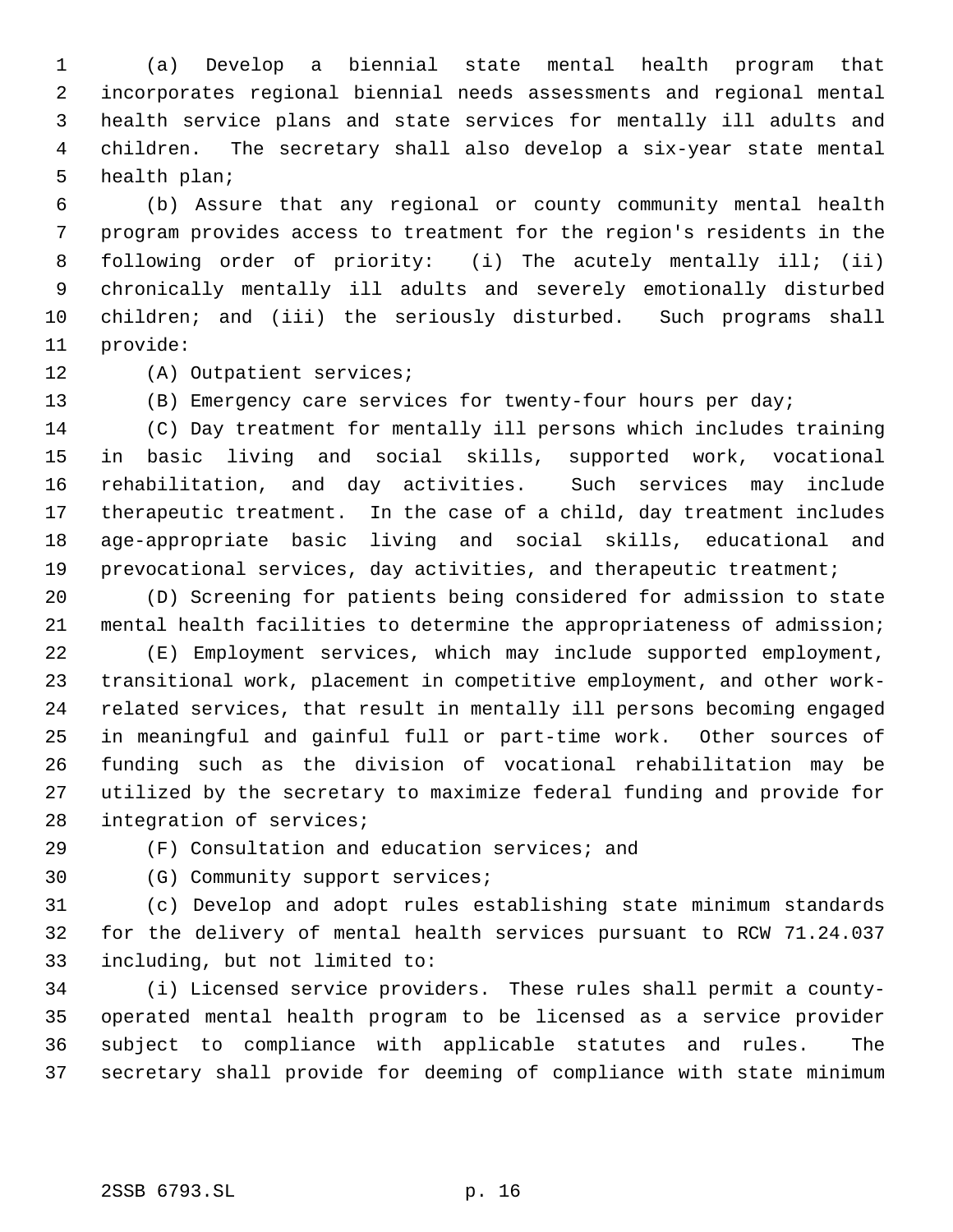standards for those entities accredited by recognized behavioral health accrediting bodies recognized and having a current agreement with the department;

(ii) Regional support networks; and

 (iii) Inpatient services, evaluation and treatment services and facilities under chapter 71.05 RCW, resource management services, and community support services;

 (d) Assure that the special needs of minorities, the elderly, disabled, children, and low-income persons are met within the priorities established in this section;

 (e) Establish a standard contract or contracts, consistent with 12 state minimum standards and RCW  $71.24.320$  ( $(\text{and})$ ),  $71.24.330$ , and 13 71.24.3201, which shall be used in contracting with regional support networks. The standard contract shall include a maximum fund balance, which shall be consistent with that required by federal regulations or waiver stipulations;

 (f) Establish, to the extent possible, a standardized auditing procedure which minimizes paperwork requirements of regional support networks and licensed service providers. The audit procedure shall focus on the outcomes of service and not the processes for accomplishing them;

 (g) Develop and maintain an information system to be used by the state and regional support networks that includes a tracking method which allows the department and regional support networks to identify mental health clients' participation in any mental health service or public program on an immediate basis. The information system shall not include individual patient's case history files. Confidentiality of client information and records shall be maintained as provided in this chapter and in RCW 71.05.390, 71.05.420, and 71.05.440;

(h) License service providers who meet state minimum standards;

 (i) Certify regional support networks that meet state minimum standards;

 (j) Periodically monitor the compliance of certified regional support networks and their network of licensed service providers for compliance with the contract between the department, the regional support network, and federal and state rules at reasonable times and in a reasonable manner;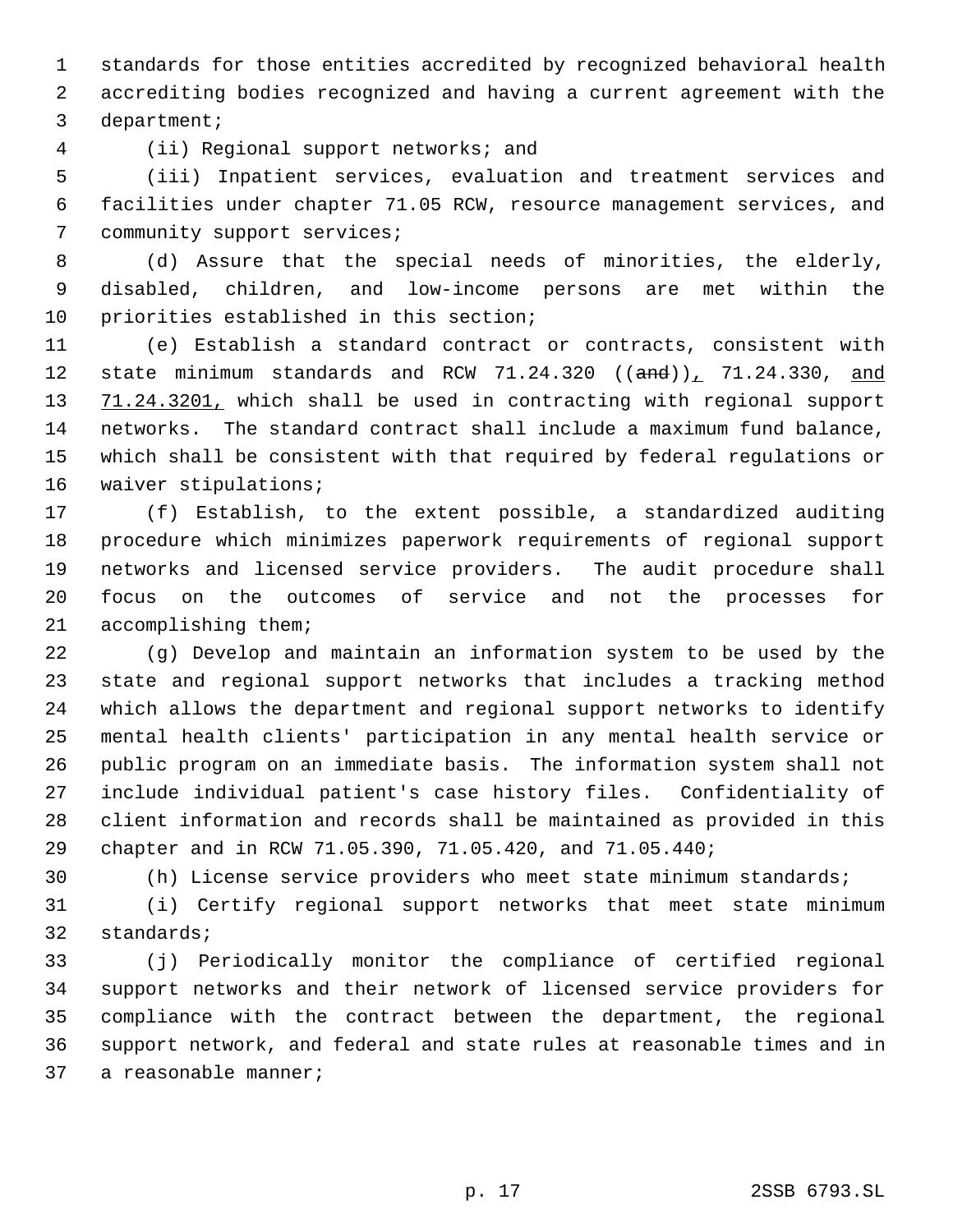(k) Fix fees to be paid by evaluation and treatment centers to the secretary for the required inspections;

 (l) Monitor and audit regional support networks and licensed service providers as needed to assure compliance with contractual agreements authorized by this chapter;

 (m) Adopt such rules as are necessary to implement the department's responsibilities under this chapter; and

 (n) Assure the availability of an appropriate amount, as determined by the legislature in the operating budget by amounts appropriated for this specific purpose, of community-based, geographically distributed residential services.

 (6) The secretary shall use available resources only for regional support networks, except to the extent authorized, and in accordance with any priorities or conditions specified, in the biennial appropriations act.

 (7) Each certified regional support network and licensed service provider shall file with the secretary, on request, such data, statistics, schedules, and information as the secretary reasonably requires. A certified regional support network or licensed service provider which, without good cause, fails to furnish any data, statistics, schedules, or information as requested, or files fraudulent reports thereof, may have its certification or license revoked or suspended.

 (8) The secretary may suspend, revoke, limit, or restrict a certification or license, or refuse to grant a certification or license for failure to conform to: (a) The law; (b) applicable rules and regulations; (c) applicable standards; or (d) state minimum standards.

 (9) The superior court may restrain any regional support network or service provider from operating without certification or a license or any other violation of this section. The court may also review, pursuant to procedures contained in chapter 34.05 RCW, any denial, suspension, limitation, restriction, or revocation of certification or license, and grant other relief required to enforce the provisions of this chapter.

 (10) Upon petition by the secretary, and after hearing held upon reasonable notice to the facility, the superior court may issue a warrant to an officer or employee of the secretary authorizing him or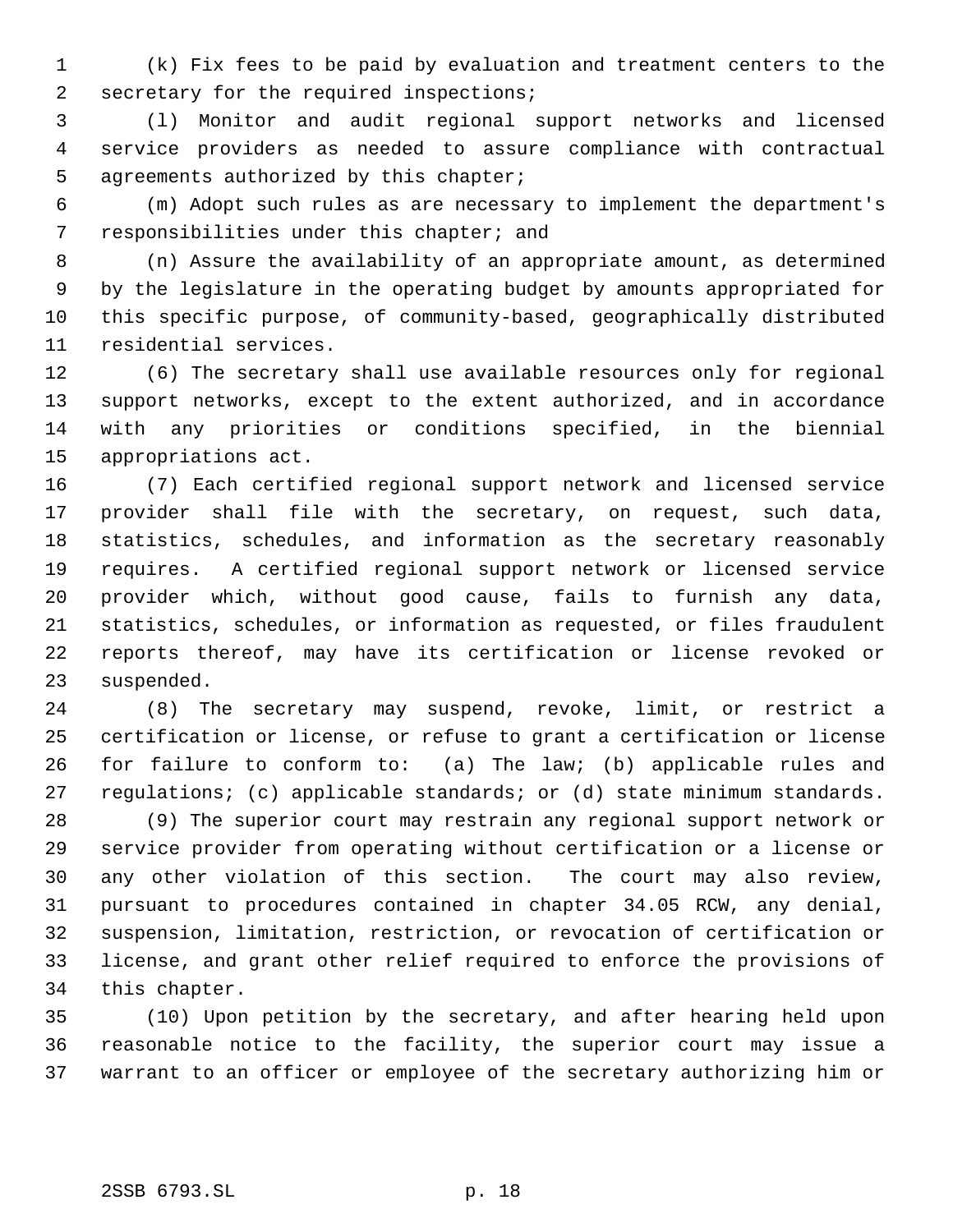her to enter at reasonable times, and examine the records, books, and accounts of any regional support network or service provider refusing to consent to inspection or examination by the authority.

 (11) Notwithstanding the existence or pursuit of any other remedy, the secretary may file an action for an injunction or other process against any person or governmental unit to restrain or prevent the establishment, conduct, or operation of a regional support network or service provider without certification or a license under this chapter.

 (12) The standards for certification of evaluation and treatment facilities shall include standards relating to maintenance of good physical and mental health and other services to be afforded persons pursuant to this chapter and chapters 71.05 and 71.34 RCW, and shall otherwise assure the effectuation of the purposes of these chapters.

14 (13)( $(\overline{a})$  The department, in consultation with affected parties, shall establish a distribution formula that reflects regional needs assessments based on the number of persons who are acutely mentally 17 ill, chronically mentally ill, severely emotionally disturbed children, 18 and seriously disturbed. The formula shall take into consideration the impact on regions of demographic factors which result in concentrations of priority populations as set forth in subsection (5)(b) of this section. These factors shall include the population concentrations resulting from commitments under chapters 71.05 and 71.34 RCW to state psychiatric hospitals, as well as concentration in urban areas, at 24 border crossings at state boundaries, and other significant demographic 25 and workload factors.

 (b) The formula shall also include a projection of the funding 27 allocations that will result for each region, which specifies allocations according to priority populations, including the allocation for services to children and other underserved populations.

 (c) After July 1, 2003, the department may allocate up to two percent of total funds to be distributed to the regional support networks for incentive payments to reward the achievement of superior outcomes, or significantly improved outcomes, as measured by a statewide performance measurement system consistent with the framework recommended in the joint legislative audit and review committee's performance audit of the mental health system. The department shall annually report to the legislature on its criteria and allocation of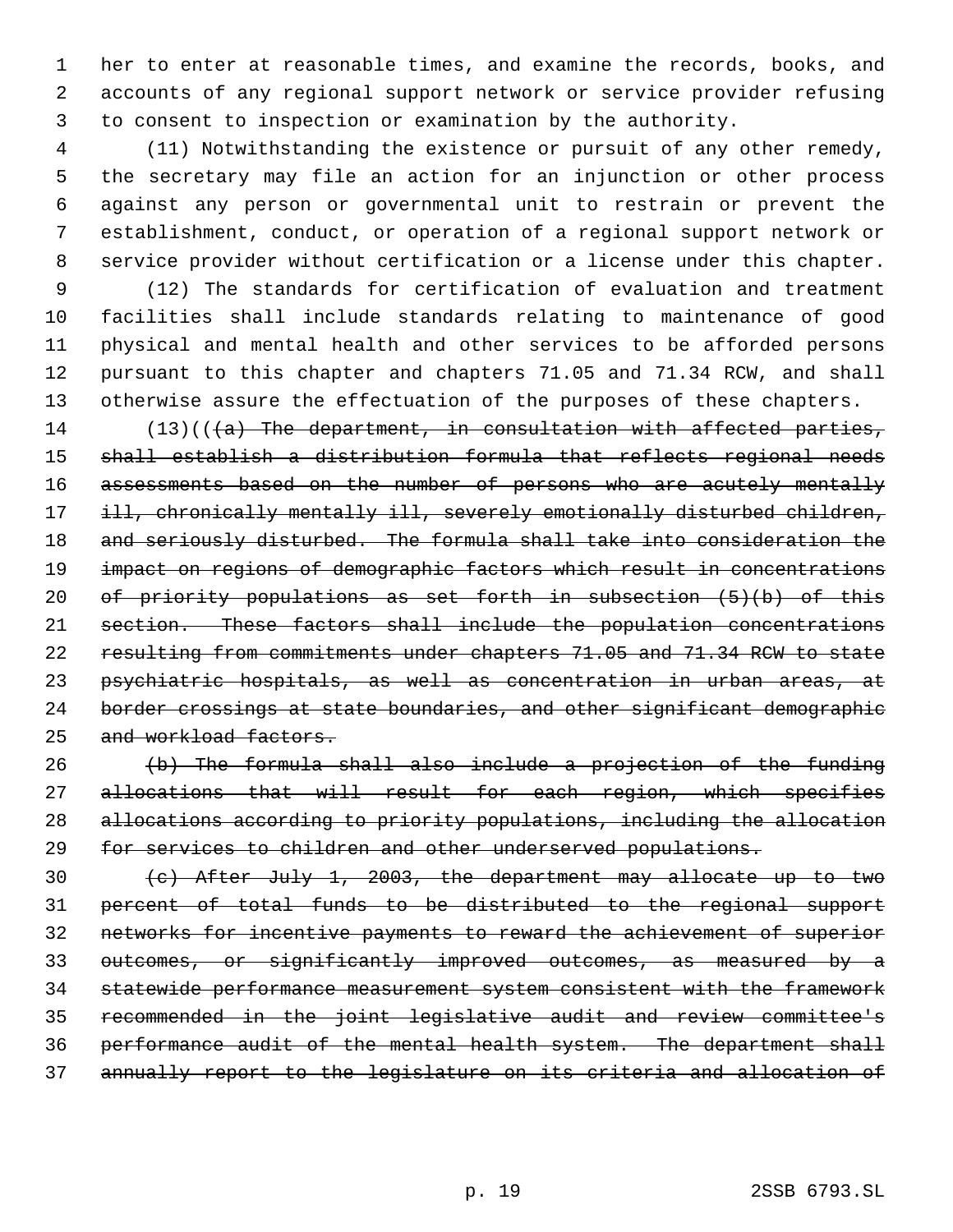1 the incentives provided under this subsection.)) The department shall 2 distribute appropriated state and federal funds in accordance with any priorities, terms, or conditions specified in the appropriations act.

 (14) The secretary shall assume all duties assigned to the nonparticipating regional support networks under chapters 71.05, 71.34, and 71.24 RCW. Such responsibilities shall include those which would have been assigned to the nonparticipating counties in regions where there are not participating regional support networks.

 The regional support networks, or the secretary's assumption of all responsibilities under chapters 71.05, 71.34, and 71.24 RCW, shall be included in all state and federal plans affecting the state mental health program including at least those required by this chapter, the medicaid program, and P.L. 99-660. Nothing in these plans shall be inconsistent with the intent and requirements of this chapter.

(15) The secretary shall:

 (a) Disburse funds for the regional support networks within sixty days of approval of the biennial contract. The department must either approve or reject the biennial contract within sixty days of receipt.

 (b) Enter into biennial contracts with regional support networks. The contracts shall be consistent with available resources. No contract shall be approved that does not include progress toward meeting the goals of this chapter by taking responsibility for: (i) Short-term commitments; (ii) residential care; and (iii) emergency response systems.

 (c) Notify regional support networks of their allocation of available resources at least sixty days prior to the start of a new biennial contract period.

28 (d) Deny all or part of the funding allocations to regional support networks based solely upon formal findings of noncompliance with the terms of the regional support network's contract with the department. 31 ((Written notice and at least thirty days for corrective action must precede any such action. In such cases, regional support networks shall have full rights to appeal under chapter 34.05 RCW.)) Regional support networks disputing the decision of the secretary to withhold funding allocations are limited to the remedies provided in the department's contracts with the regional support networks.

 (16) The department, in cooperation with the state congressional delegation, shall actively seek waivers of federal requirements and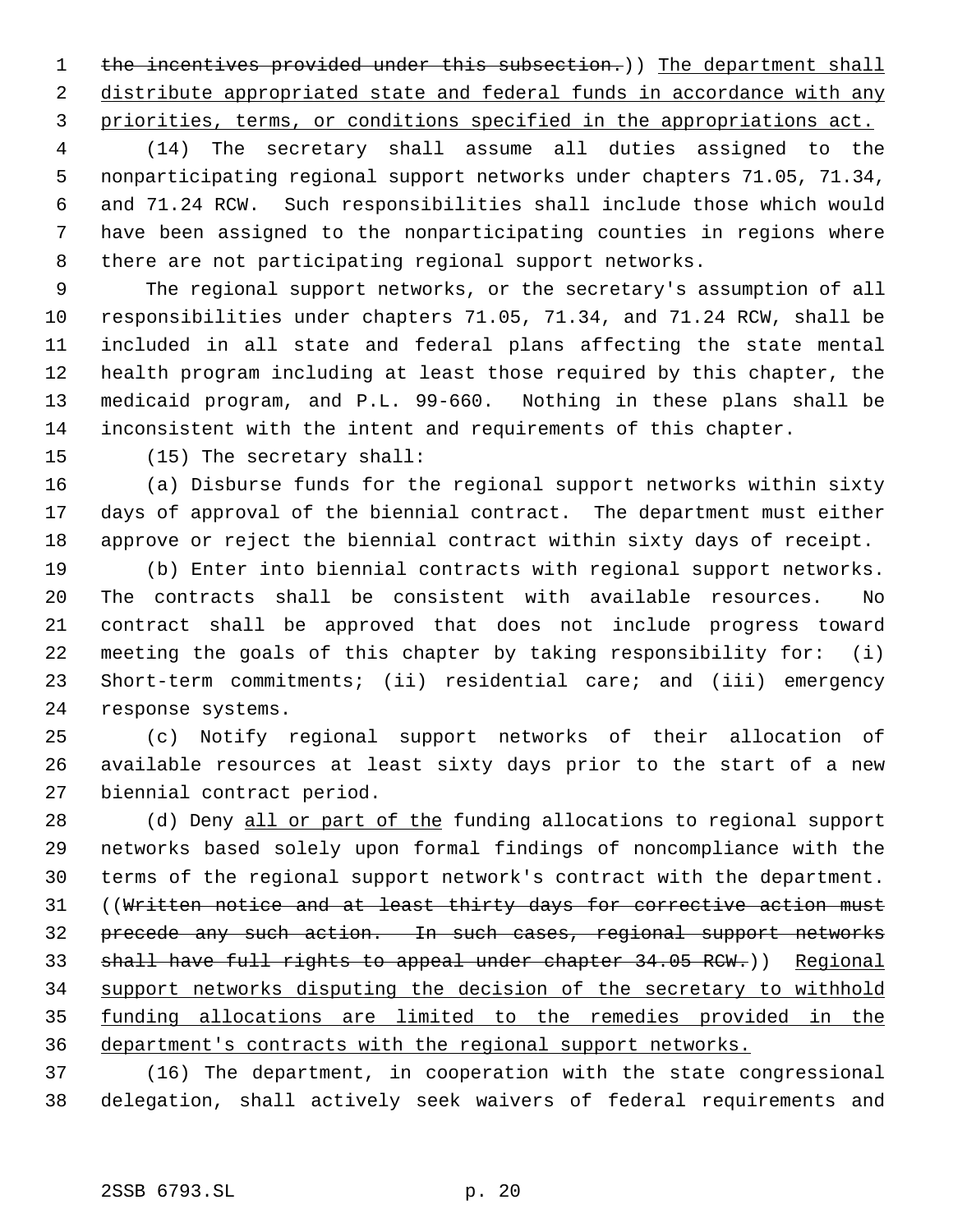such modifications of federal regulations as are necessary to allow federal medicaid reimbursement for services provided by free-standing evaluation and treatment facilities certified under chapter 71.05 RCW. The department shall periodically report its efforts to the appropriate committees of the senate and the house of representatives.

 **Sec. 202.** RCW 71.24.320 and 2005 c 503 s 4 are each amended to read as follows:

 (1) The secretary shall initiate a procurement process for regional support networks in 2005. In the first step of the procurement process, existing regional support networks may respond to a request for qualifications developed by the department. The secretary shall issue the request for qualifications not later than October 1, 2005. The request for qualifications shall be based on cost-effectiveness, adequate residential and service capabilities, effective collaboration with criminal justice agencies and the chemical dependency treatment system, and the ability to provide the full array of services as stated in the mental health state plan, and shall meet all applicable federal and state regulations and standards. An existing regional support network shall be awarded the contract with the department if it substantially meets the requirements of the request for qualifications developed by the department.

 (2)(a) If an existing regional support network chooses not to respond to the request for qualifications, or is unable to substantially meet the requirements of the request for qualifications, the department shall utilize a procurement process in which other entities recognized by the secretary may bid to serve as the regional support network in that region. The procurement process shall begin with a request for proposals issued March 1, 2006.

29 (i) The request for proposal shall include a scoring factor for proposals that include additional financial resources beyond that provided by state appropriation or allocation.

 (ii) Regional support networks that substantially met the 33 requirements of the request for qualifications may bid to serve as the 34 regional support network for other regions of the state that are subject to the request for proposal process. The proposal shall be evaluated on whether the bid meets the threshold requirement for the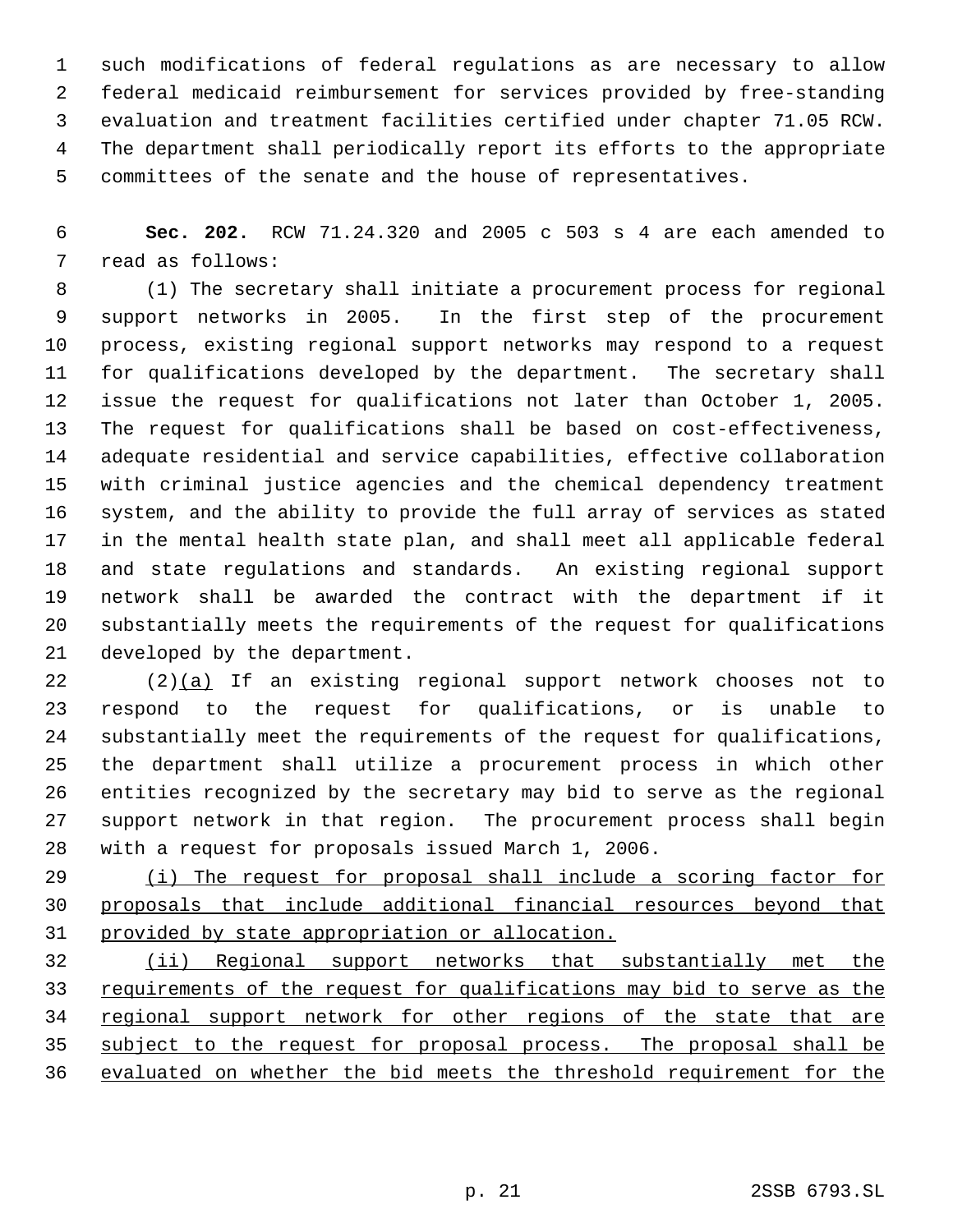new region and shall not subject the regional support networks' 2 original region to the request for proposal.

 (b) Prior to final evaluation and scoring of the proposals all respondents will be provided with an opportunity for a detailed briefing by the department regarding the deficiencies in the proposal and shall be provided an opportunity to clarify information previously submitted.

 **Sec. 203.** RCW 71.24.330 and 2005 c 503 s 6 are each amended to read as follows:

 (1) Contracts between a regional support network and the department shall include mechanisms for monitoring performance under the contract and remedies for failure to substantially comply with the requirements of the contract including, but not limited to, financial penalties, termination of the contract, and reprocurement of the contract.

 (2) The procurement process shall encourage the preservation of infrastructure previously purchased by the community mental health service delivery system, the maintenance of linkages between other services and delivery systems, and maximization of the use of available funds for services versus profits. The procurement process shall provide that public funds appropriated by the legislature shall not be used to promote or deter, encourage, or discourage employees from exercising their rights under Title 29, chapter 7, subchapter II, United States Code or chapter 41.56 RCW.

 (3) In addition to the requirements of RCW 71.24.035, contracts shall:

 (a) Define administrative costs and ensure that the regional support network does not exceed an administrative cost of ten percent of available funds;

 (b) Require effective collaboration with law enforcement, criminal justice agencies, and the chemical dependency treatment system;

 (c) Require substantial implementation of department adopted integrated screening and assessment process and matrix of best 33 practices; ((and))

 (d) Maintain the decision-making independence of designated mental 35 health professionals;

 (e) Except at the discretion of the secretary or as specified in the biennial budget, require regional support networks to pay the state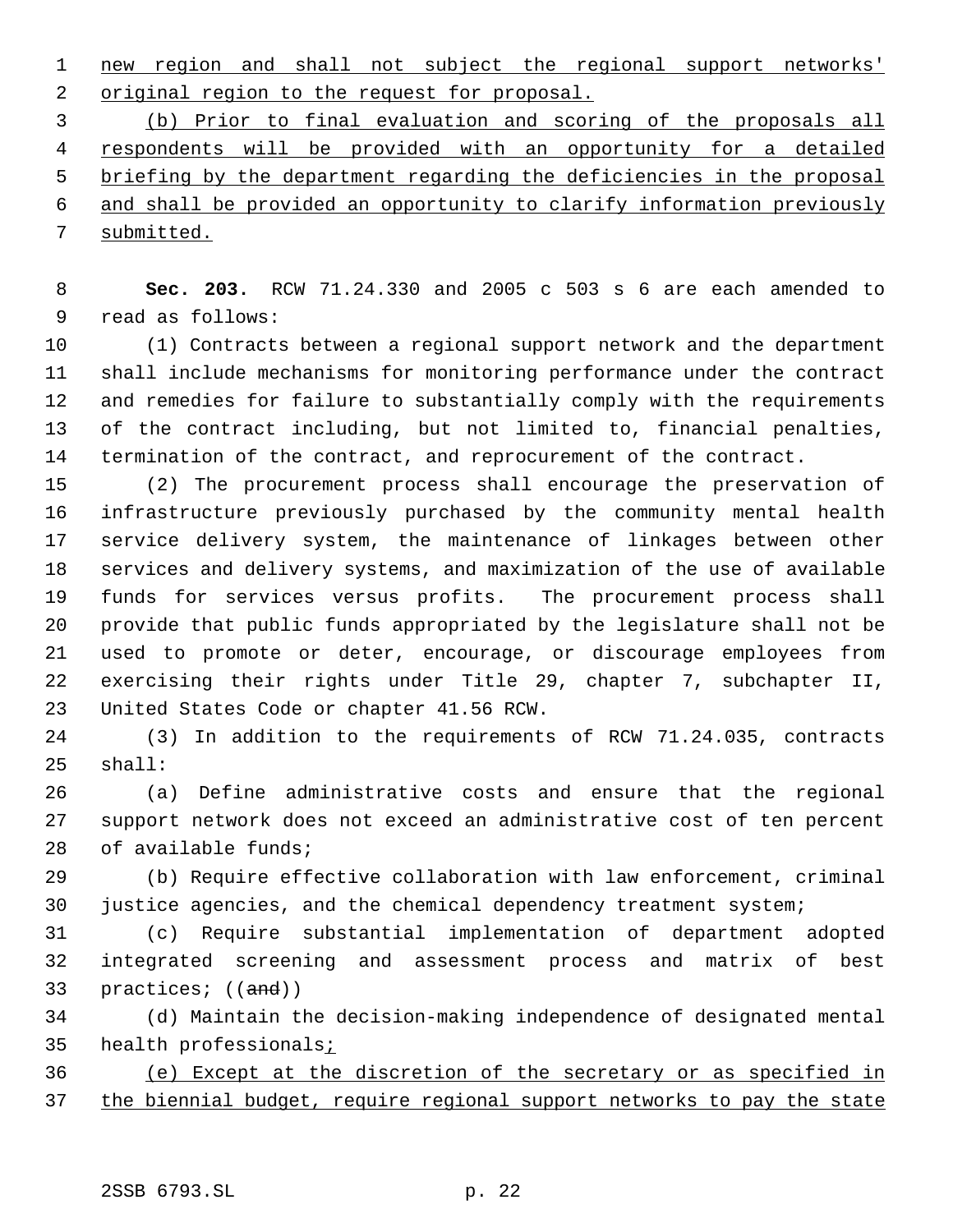- for the costs associated with individuals who are being served on the 2 grounds of the state hospitals and who are not receiving long-term
- inpatient care as defined in RCW 71.24.025; and
- 

(f) Include a negotiated alternative dispute resolution clause.

 **Sec. 204.** RCW 72.23.025 and 1998 c 245 s 141 are each amended to read as follows:

 (1) It is the intent of the legislature to improve the quality of service at state hospitals, eliminate overcrowding, and more specifically define the role of the state hospitals. The legislature intends that eastern and western state hospitals shall become clinical centers for handling the most complicated long-term care needs of 12 patients with a primary diagnosis of mental disorder. ((Over the next 13 six years, their involvement in providing short-term, acute care, and less complicated long-term care shall be diminished in accordance with 15 the revised responsibilities for mental health care under chapter 71.24 16 RCW.)) To this end, the legislature intends that funds appropriated for mental health programs, including funds for regional support networks and the state hospitals be used for persons with primary diagnosis of mental disorder. The legislature finds that establishment of the eastern state hospital board, the western state hospital board, and institutes for the study and treatment of mental disorders at both eastern state hospital and western state hospital will be instrumental in implementing the legislative intent.

 (2)(a) The eastern state hospital board and the western state hospital board are each established. Members of the boards shall be appointed by the governor with the consent of the senate. Each board shall include:

 (i) The director of the institute for the study and treatment of mental disorders established at the hospital;

(ii) One family member of a current or recent hospital resident;

- 
- (iii) One consumer of services;
- 

(iv) One community mental health service provider;

 (v) Two citizens with no financial or professional interest in mental health services;

 (vi) One representative of the regional support network in which the hospital is located;

(vii) One representative from the staff who is a physician;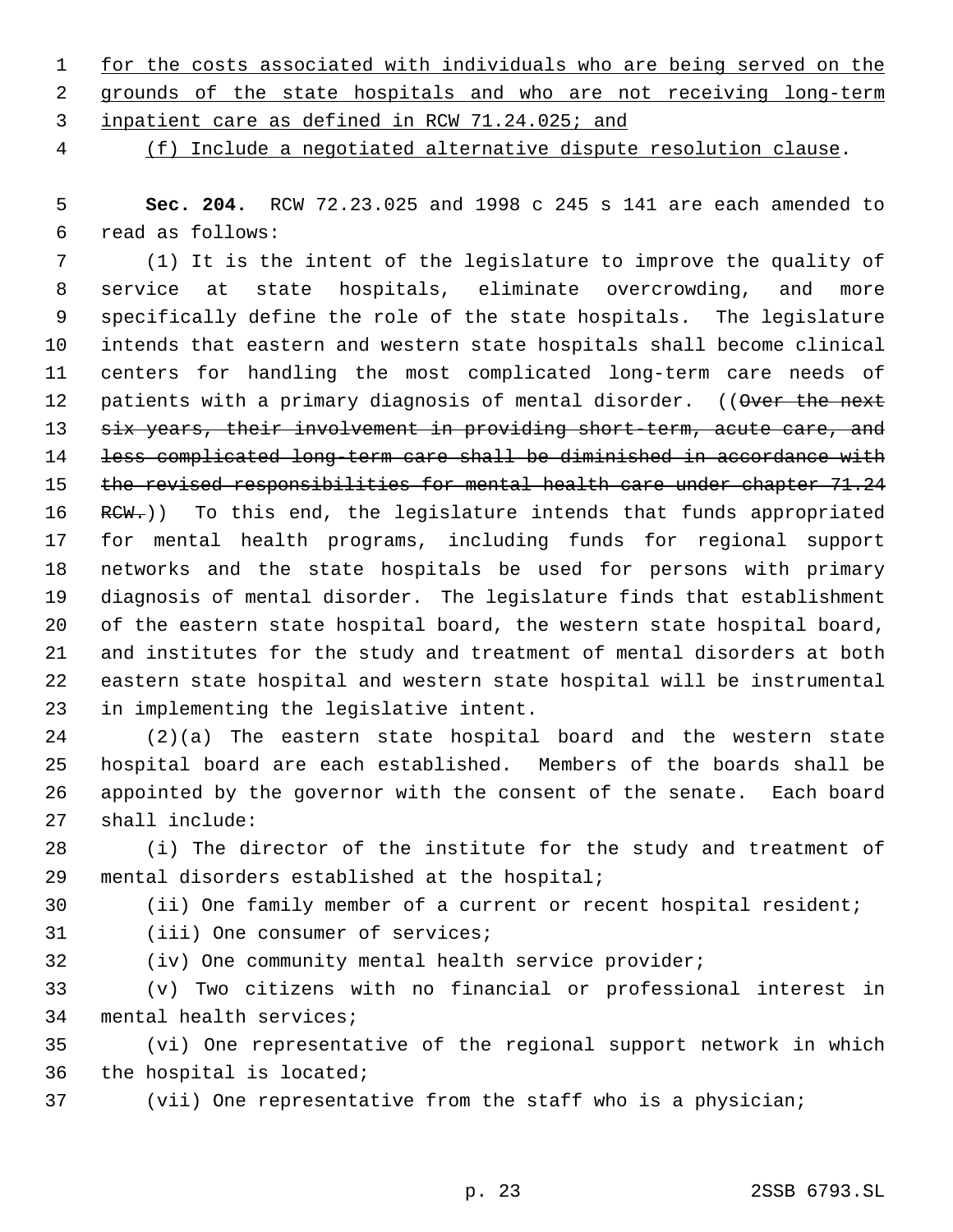(viii) One representative from the nursing staff;

(ix) One representative from the other professional staff;

(x) One representative from the nonprofessional staff; and

(xi) One representative of a minority community.

 (b) At least one representative listed in (a)(viii), (ix), or (x) of this subsection shall be a union member.

 (c) Members shall serve four-year terms. Members of the board shall be reimbursed for travel expenses as provided in RCW 43.03.050 and 43.03.060 and shall receive compensation as provided in RCW 43.03.240.

(3) The boards established under this section shall:

(a) Monitor the operation and activities of the hospital;

(b) Review and advise on the hospital budget;

 (c) Make recommendations to the governor and the legislature for improving the quality of service provided by the hospital;

 (d) Monitor and review the activities of the hospital in implementing the intent of the legislature set forth in this section; and

 (e) Consult with the secretary regarding persons the secretary may select as the superintendent of the hospital whenever a vacancy occurs.

 (4)(a) There is established at eastern state hospital and western state hospital, institutes for the study and treatment of mental disorders. The institutes shall be operated by joint operating agreements between state colleges and universities and the department of social and health services. The institutes are intended to conduct training, research, and clinical program development activities that will directly benefit mentally ill persons receiving treatment in Washington state by performing the following activities:

 (i) Promote recruitment and retention of highly qualified professionals at the state hospitals and community mental health programs;

 (ii) Improve clinical care by exploring new, innovative, and scientifically based treatment models for persons presenting particularly difficult and complicated clinical syndromes;

 (iii) Provide expanded training opportunities for existing staff at the state hospitals and community mental health programs;

(iv) Promote bilateral understanding of treatment orientation,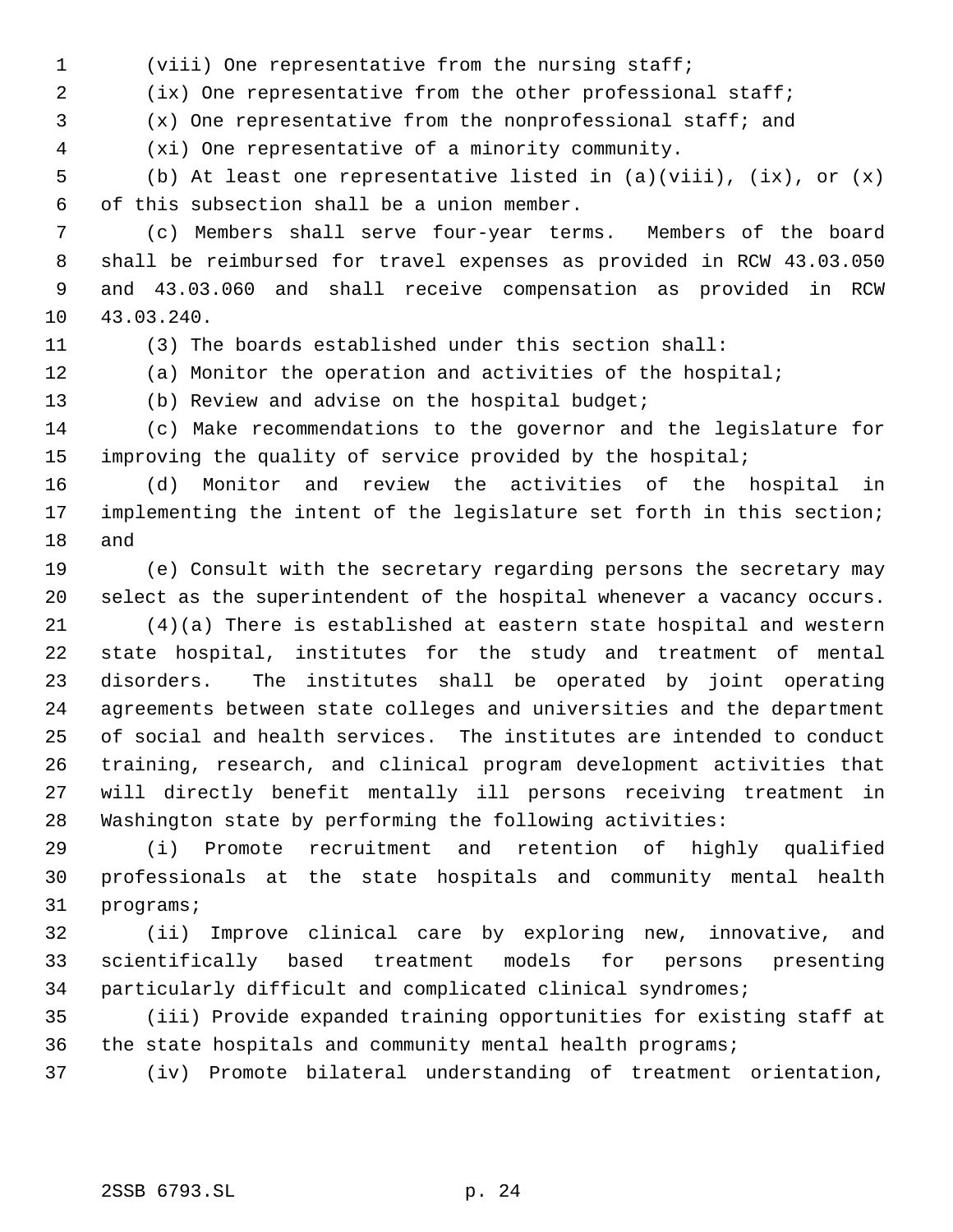possibilities, and challenges between state hospital professionals and community mental health professionals.

 (b) To accomplish these purposes the institutes may, within funds appropriated for this purpose:

 (i) Enter joint operating agreements with state universities or other institutions of higher education to accomplish the placement and training of students and faculty in psychiatry, psychology, social work, occupational therapy, nursing, and other relevant professions at 9 the state hospitals and community mental health programs;

 (ii) Design and implement clinical research projects to improve the quality and effectiveness of state hospital services and operations;

 (iii) Enter into agreements with community mental health service providers to accomplish the exchange of professional staff between the 14 state hospitals and community mental health service providers;

 (iv) Establish a student loan forgiveness and conditional scholarship program to retain qualified professionals at the state hospitals and community mental health providers when the secretary has determined a shortage of such professionals exists.

 (c) Notwithstanding any other provisions of law to the contrary, the institutes may enter into agreements with the department or the state hospitals which may involve changes in staffing necessary to implement improved patient care programs contemplated by this section.

 (d) The institutes are authorized to seek and accept public or private gifts, grants, contracts, or donations to accomplish their purposes under this section.

# **PART III INVOLUNTARY TREATMENT**

 NEW SECTION. **Sec. 301.** A new section is added to chapter 71.05 RCW to read as follows:

 (1) Except for monetary damage claims which have been reduced to final judgment by a superior court, this section applies to all claims against the state, state agencies, state officials, or state employees that exist on or arise after the effective date of this section.

 (2) Except as expressly provided in contracts entered into between the department and the regional support networks after the effective date of this section, the entities identified in subsection (3) of this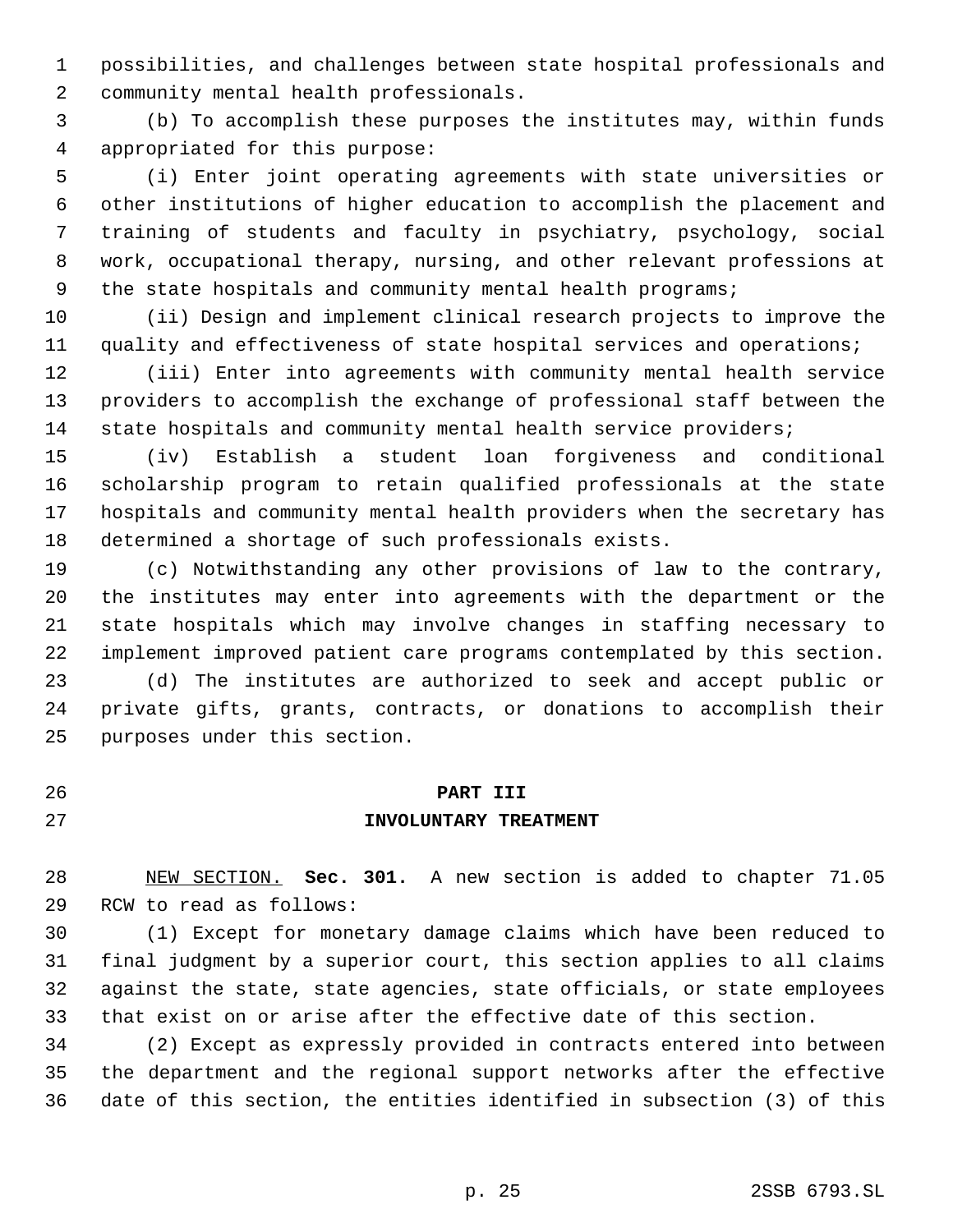section shall have no claim for declaratory relief, injunctive relief, judicial review under chapter 34.05 RCW, or civil liability against the state or state agencies for actions or inactions performed pursuant to the administration of this chapter with regard to the following: (a) The allocation or payment of federal or state funds; (b) the use or allocation of state hospital beds; or (c) financial responsibility for the provision of inpatient mental health care.

 (3) This section applies to counties, regional support networks, and entities which contract to provide regional support network services and their subcontractors, agents, or employees.

 **Sec. 302.** RCW 71.05.230 and 1998 c 297 s 13 are each amended to read as follows:

 A person detained for seventy-two hour evaluation and treatment may be detained for not more than fourteen additional days of involuntary intensive treatment or ninety additional days of a less restrictive 16 alternative to involuntary intensive treatment. There shall be no fee 17 for filing petitions for fourteen days of involuntary intensive treatment. A petition may only be filed if the following conditions are met:

 (1) The professional staff of the agency or facility providing evaluation services has analyzed the person's condition and finds that the condition is caused by mental disorder and either results in a likelihood of serious harm, or results in the detained person being 24 gravely disabled and are prepared to testify those conditions are met; and

 (2) The person has been advised of the need for voluntary treatment and the professional staff of the facility has evidence that he or she has not in good faith volunteered; and

 (3) The facility providing intensive treatment is certified to provide such treatment by the department; and

 (4) The professional staff of the agency or facility or the 32 ((county)) designated mental health professional has filed a petition for fourteen day involuntary detention or a ninety day less restrictive alternative with the court. The petition must be signed either by two physicians or by one physician and a mental health professional who have examined the person. If involuntary detention is sought the petition shall state facts that support the finding that such person,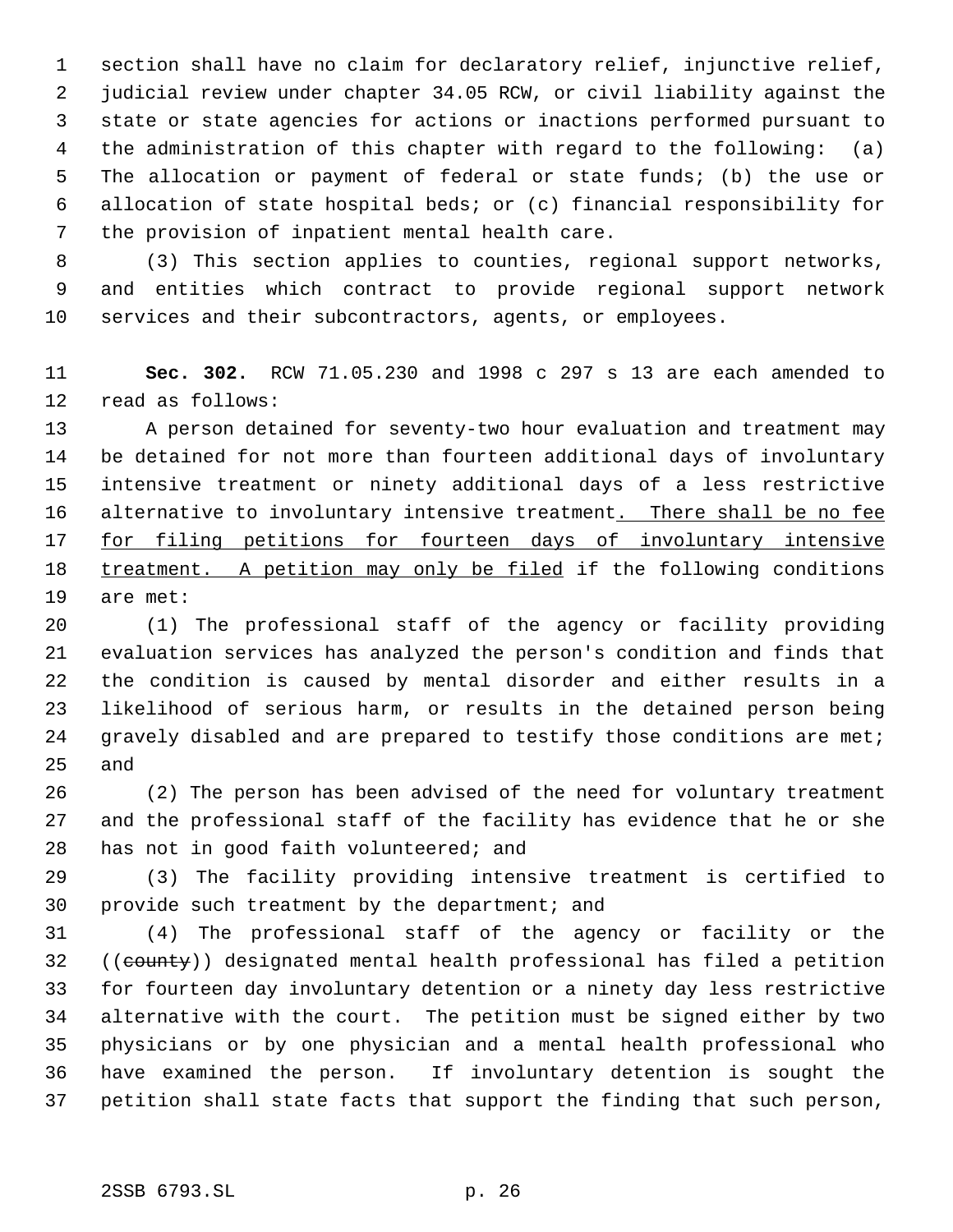as a result of mental disorder, presents a likelihood of serious harm, or is gravely disabled and that there are no less restrictive alternatives to detention in the best interest of such person or others. The petition shall state specifically that less restrictive alternative treatment was considered and specify why treatment less restrictive than detention is not appropriate. If an involuntary less restrictive alternative is sought, the petition shall state facts that support the finding that such person, as a result of mental disorder, presents a likelihood of serious harm, or is gravely disabled and shall set forth the less restrictive alternative proposed by the facility; and

 (5) A copy of the petition has been served on the detained person, his or her attorney and his or her guardian or conservator, if any, 14 prior to the probable cause hearing; and

 (6) The court at the time the petition was filed and before the probable cause hearing has appointed counsel to represent such person 17 if no other counsel has appeared; and

 (7) The court has ordered a fourteen day involuntary intensive treatment or a ninety day less restrictive alternative treatment after a probable cause hearing has been held pursuant to RCW 71.05.240; and

 (8) At the conclusion of the initial commitment period, the 22 professional staff of the agency or facility or the ((county)) designated mental health professional may petition for an additional period of either ninety days of less restrictive alternative treatment or ninety days of involuntary intensive treatment as provided in RCW 71.05.290; and

 (9) If the hospital or facility designated to provide outpatient treatment is other than the facility providing involuntary treatment, the outpatient facility so designated has agreed to assume such responsibility.

 **Sec. 303.** RCW 71.05.300 and 1998 c 297 s 17 are each amended to read as follows:

 (1) The petition for ninety day treatment shall be filed with the clerk of the superior court at least three days before expiration of the fourteen-day period of intensive treatment. At the time of filing such petition, the clerk shall set a time for the person to come before the court on the next judicial day after the day of filing unless such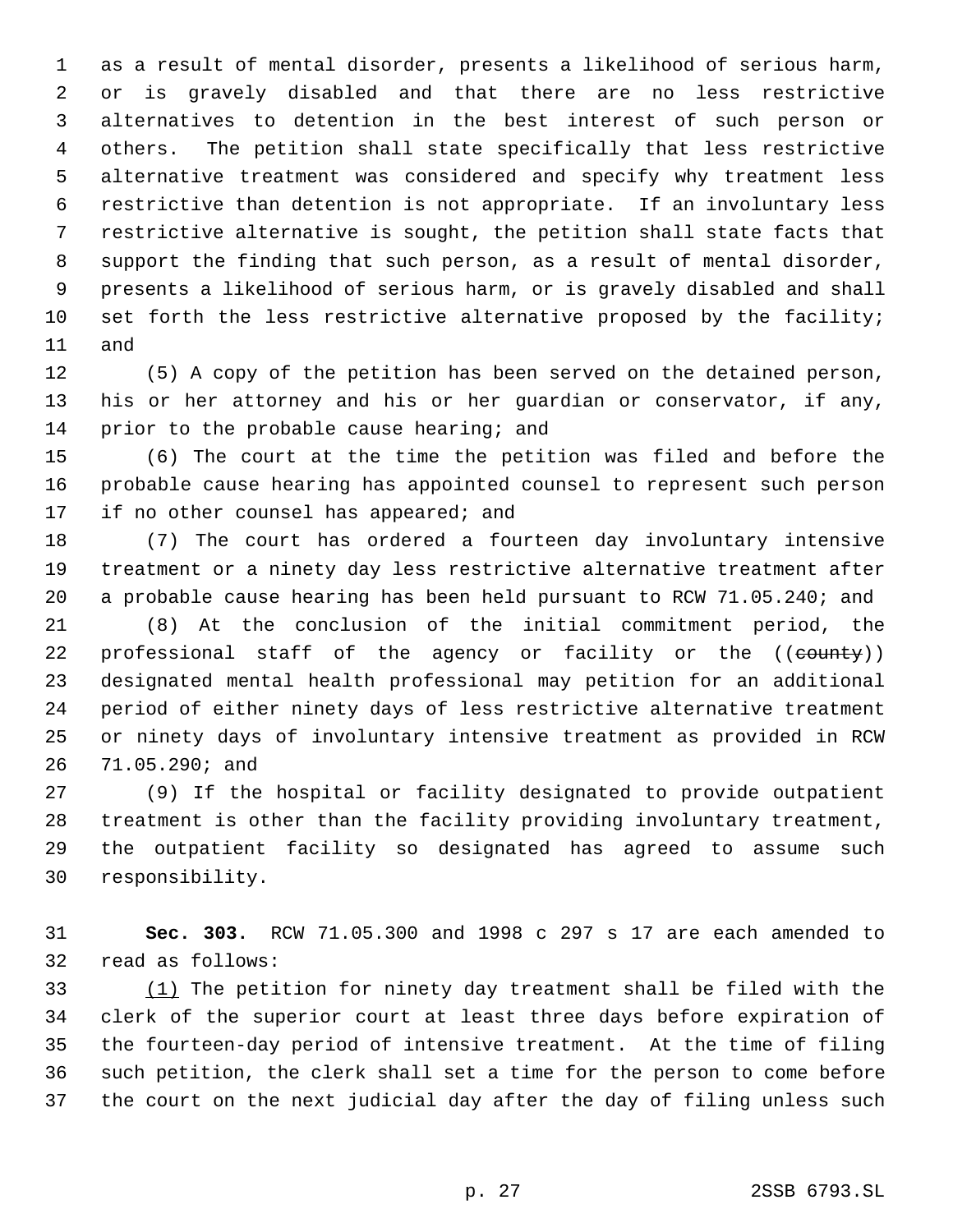appearance is waived by the person's attorney, and the clerk shall 2 notify the ((county)) designated mental health professional. The ((county)) designated mental health professional shall immediately notify the person detained, his or her attorney, if any, and his or her 5 guardian or conservator, if any, ((and)) the prosecuting attorney, and the regional support network administrator, and provide a copy of the petition to such persons as soon as possible. The regional support network administrator or designee may review the petition and may appear and testify at the full hearing on the petition.

 (2) At the time set for appearance the detained person shall be brought before the court, unless such appearance has been waived and the court shall advise him or her of his or her right to be represented by an attorney and of his or her right to a jury trial. If the detained person is not represented by an attorney, or is indigent or is unwilling to retain an attorney, the court shall immediately appoint an attorney to represent him or her. The court shall, if requested, appoint a reasonably available licensed physician, psychologist, or psychiatrist, designated by the detained person to examine and testify on behalf of the detained person.

 (3) The court may, if requested, also appoint a professional person as defined in RCW 71.05.020 to seek less restrictive alternative courses of treatment and to testify on behalf of the detained person. In the case of a developmentally disabled person who has been determined to be incompetent pursuant to RCW 10.77.090(4), then the appointed professional person under this section shall be a developmental disabilities professional.

 $(4)$  The court shall also set a date for a full hearing on the petition as provided in RCW 71.05.310.

 **Sec. 304.** RCW 71.05.320 and 1999 c 13 s 7 are each amended to read as follows:

 (1) If the court or jury finds that grounds set forth in RCW 71.05.280 have been proven and that the best interests of the person or others will not be served by a less restrictive treatment which is an alternative to detention, the court shall remand him or her to the custody of the department or to a facility certified for ninety day treatment by the department for a further period of intensive treatment not to exceed ninety days from the date of judgment: PROVIDED, That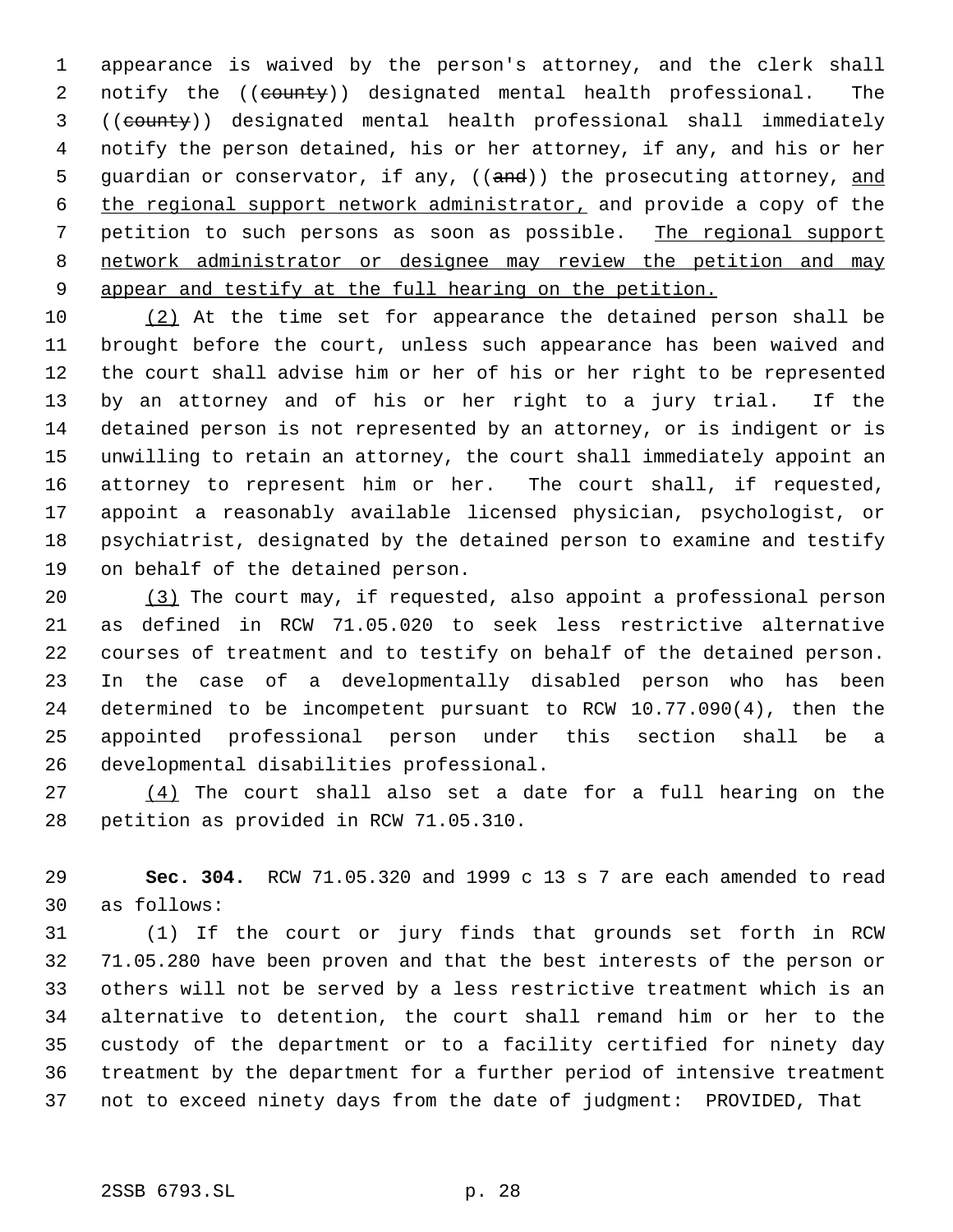1 (a) If the grounds set forth in RCW 71.05.280(3) are the basis of commitment, then the period of treatment may be up to but not exceed one hundred eighty days from the date of judgment in a facility certified for one hundred eighty day treatment by the department.

 (b) If the committed person is developmentally disabled and has been determined incompetent pursuant to RCW 10.77.090(4), and the best interests of the person or others will not be served by a less- restrictive treatment which is an alternative to detention, the court shall remand him or her to the custody of the department or to a facility certified for one hundred eighty-day treatment by the department. When appropriate and subject to available funds, treatment and training of such persons must be provided in a program specifically reserved for the treatment and training of developmentally disabled persons. A person so committed shall receive habilitation services pursuant to an individualized service plan specifically developed to treat the behavior which was the subject of the criminal proceedings. The treatment program shall be administered by developmental disabilities professionals and others trained specifically in the needs of developmentally disabled persons. The department may limit admissions to this specialized program in order to ensure that expenditures for services do not exceed amounts appropriated by the legislature and allocated by the department for such services. The department may establish admission priorities in the event that the number of eligible persons exceeds the limits set by the department. An order for treatment less restrictive than involuntary detention may include conditions, and if such conditions are not adhered to, the designated mental health professional or developmental disabilities professional may order the person apprehended under the terms and conditions of RCW 71.05.340.

 (2) If the court or jury finds that grounds set forth in RCW 71.05.280 have been proven, but finds that treatment less restrictive than detention will be in the best interest of the person or others, then the court shall remand him or her to the custody of the department or to a facility certified for ninety day treatment by the department or to a less restrictive alternative for a further period of less restrictive treatment not to exceed ninety days from the date of judgment: PROVIDED, That if the grounds set forth in RCW 71.05.280(3)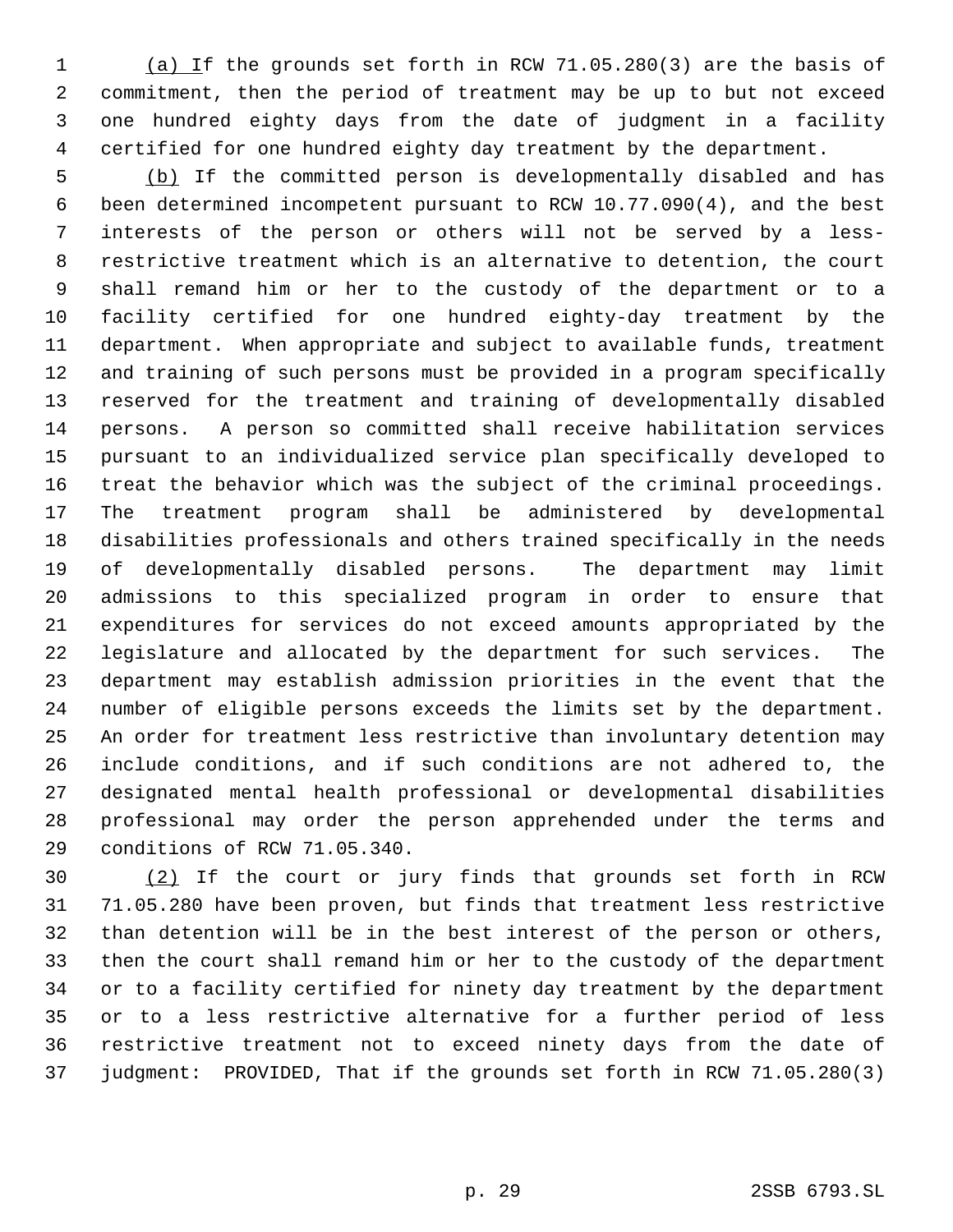are the basis of commitment, then the period of treatment may be up to but not exceed one hundred eighty days from the date of judgment.

 (( $(2)$ )) (3) The person shall be released from involuntary treatment at the expiration of the period of commitment imposed under subsection 5 (1) or (2) of this section unless the superintendent or professional person in charge of the facility in which he or she is confined, or in the event of a less restrictive alternative, the designated mental health professional or developmental disabilities professional, files a new petition for involuntary treatment on the grounds that the committed person;

 (a) During the current period of court ordered treatment: (i) Has threatened, attempted, or inflicted physical harm upon the person of another, or substantial damage upon the property of another, and (ii) as a result of mental disorder or developmental disability presents a likelihood of serious harm; or

 (b) Was taken into custody as a result of conduct in which he or she attempted or inflicted serious physical harm upon the person of another, and continues to present, as a result of mental disorder or developmental disability a likelihood of serious harm; or

 (c) Is in custody pursuant to RCW 71.05.280(3) and as a result of mental disorder or developmental disability presents a substantial likelihood of repeating similar acts considering the charged criminal behavior, life history, progress in treatment, and the public safety; or

(d) Continues to be gravely disabled.

 If the conduct required to be proven in (b) and (c) of this subsection was found by a judge or jury in a prior trial under this chapter, it shall not be necessary to reprove that element. Such new petition for involuntary treatment shall be filed and heard in the superior court of the county of the facility which is filing the new petition for involuntary treatment unless good cause is shown for a change of venue. The cost of the proceedings shall be borne by the state.

 The hearing shall be held as provided in RCW 71.05.310, and if the court or jury finds that the grounds for additional confinement as set forth in this subsection are present, the court may order the committed person returned for an additional period of treatment not to exceed one hundred eighty days from the date of judgment. At the end of the one